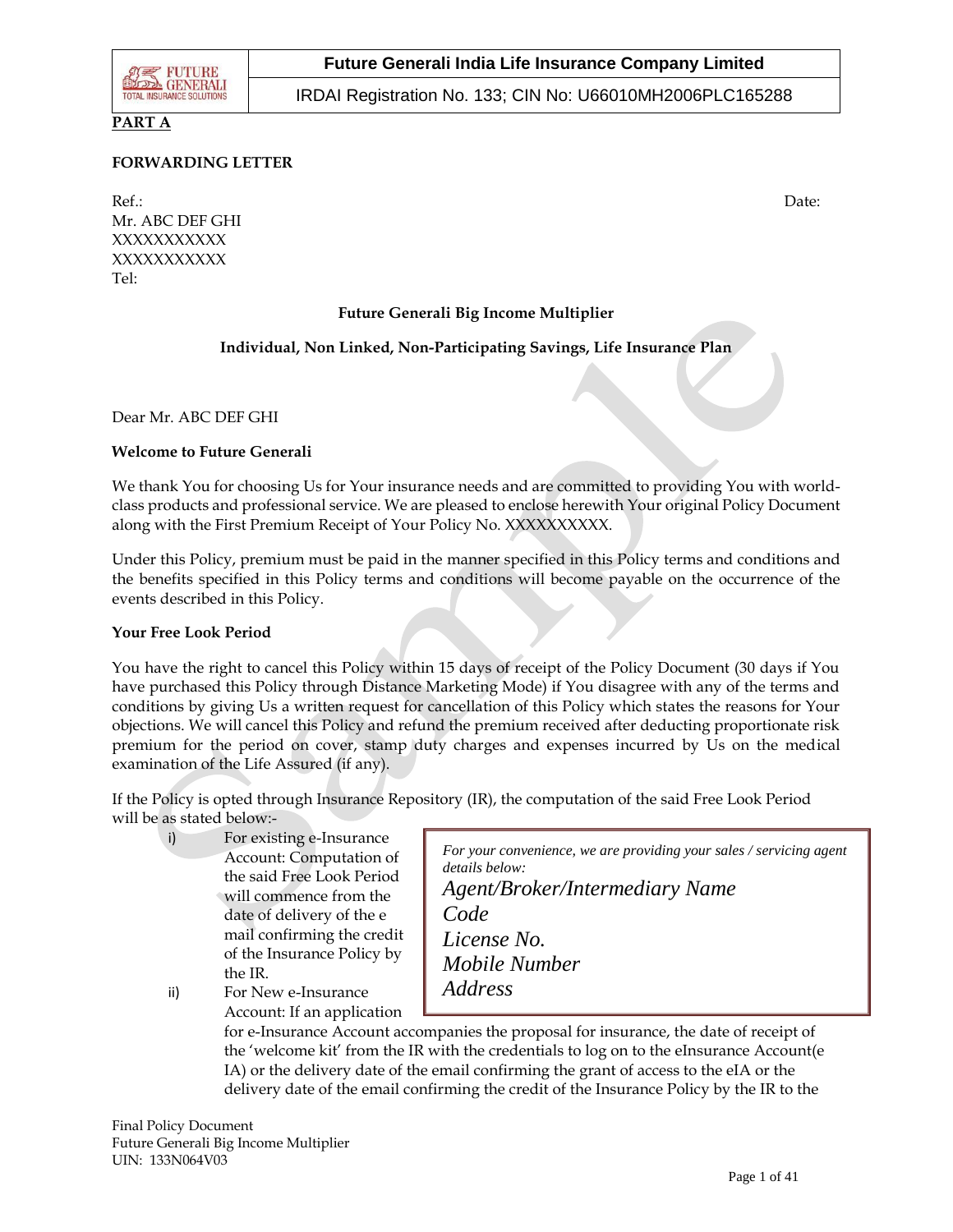

**PART A**

IRDAI Registration No. 133; CIN No: U66010MH2006PLC165288

eIA, whichever is later shall be reckoned for the purpose of computation of the Free Look Period.

On receipt of the Policy Document, You are requested to review the terms and conditions in detail and verify that Your details and the Life Assured's details are accurately set out in the Schedule. If any changes are required to Your details or the Life Assured's details or if You need any clarifications on the terms and conditions of this Policy, please contact Your insurance agent or Us on the details set out below.

#### **During the Policy Term**

If any of the benefits under this Policy become payable or You wish to exercise any rights under this Policy or if Your details or the Life Assured's details or the Nominee's details are to be updated, please contact Your insurance agent or Us on the details set out below and We will be pleased to assist You.

We also look forward to, and shall appreciate Your feedback on Our products and services. We are happy to be Your Total Insurance Solutions Provider.

At any stage during the Policy Term, if You have any queries or require any clarifications on the terms and conditions of this Policy or the manner/procedure for the payment of the benefits, please contact Your insurance agent on the details specified in the Schedule below or Us on any of the contact details set out below:

#### **Future Generali India Life Insurance Company Limited**:

Toll Free Number: 1800 102 2355

Email: [care@futuregenerali.in.](mailto:care@futuregenerali.in)

Operations Hub Address:

Future Generali India Life Insurance Co. Ltd, Unit 801 and 802, 8th floor, Tower C, Embassy 247 Park, L.B.S. Marg, Vikhroli (W), Mumbai – 400083

Registered and Corporate Office Address:

Future Generali India Life Insurance Co. Ltd, Unit 801 and 802, 8th floor, Tower C, Embassy 247 Park, L.B.S. Marg, Vikhroli (W), Mumbai – 400083

Tel: 91-22-4097 6666;Fax: 91-22-4097 6600; Website: [life.futuregenerali.in](http://www.futuregenerali.in/)

We trust that Your life insurance plan will meet Your requirements. We assure You of Our best services always.

Authorised signatory

<<Name>>

Chief – Operations

Final Policy Document Future Generali Big Income Multiplier UIN: 133N064V03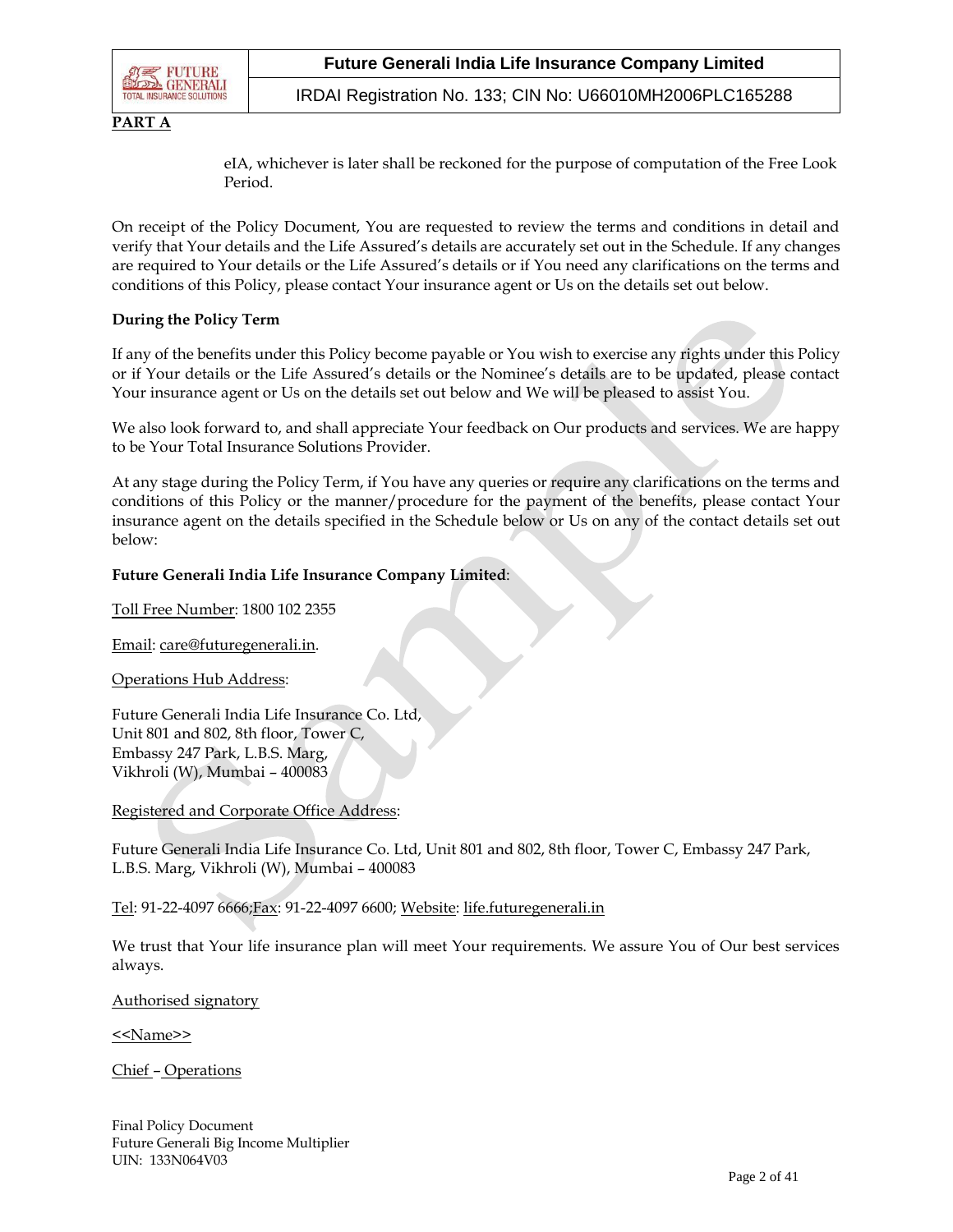

**PART A**

IRDAI Registration No. 133; CIN No: U66010MH2006PLC165288

Future Generali India Life Insurance Company Limited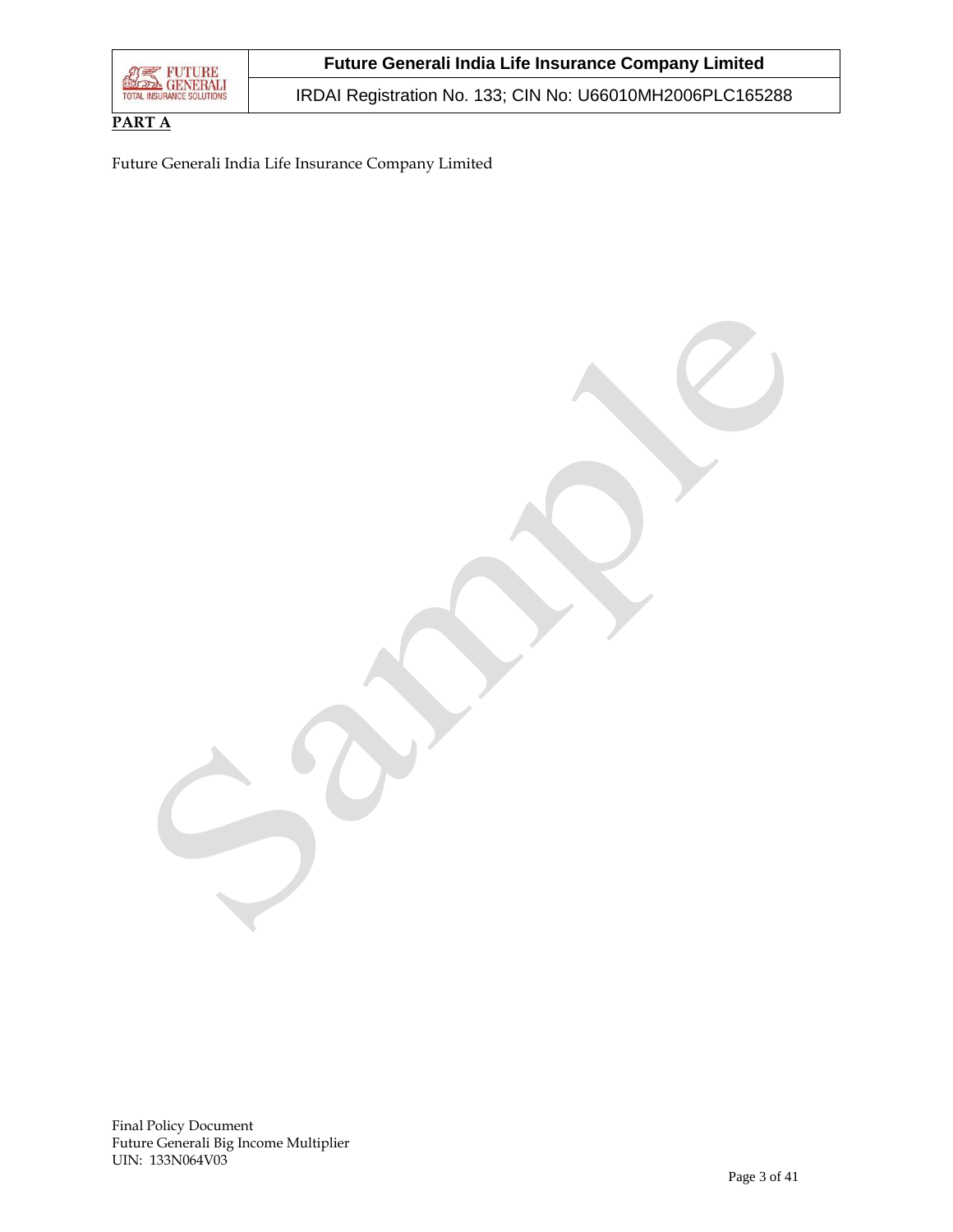

### **PART A**

### **POLICY PREAMBLE**

### **Future Generali Big Income Multiplier**

### **Individual Non Linked, Non-Participating, Savings, Life Insurance Plan**

**UIN:** [133N064V03]

We have issued this contract of insurance with You on receipt of the first premium and on the basis of the details contained in the Proposal Form, other information and documentation submitted to Us in relation to the proposal for insurance cover on the life of the Life Assured and the medical evidence provided (if any). The details and declarations contained in the Proposal Form are the basis on which this contract of insurance has been issued.

We agree to pay the benefits specified in this Policy on the occurrence of the insured events described in Part C of this Policy while this Policy is in force, subject to the terms and conditions of this Policy and receipt of due premium.

For and on behalf of Future Generali India Life Insurance Company Ltd

(Authorized Signature)

\_\_\_\_\_\_\_\_\_\_\_\_\_\_\_\_\_\_\_\_\_\_\_\_\_

Date:

**IMPORTANT: You are requested to read this Policy Document thoroughly. On examination of this Policy, if any error or incorrect description is found, this Policy should be returned to Us immediately for correction.**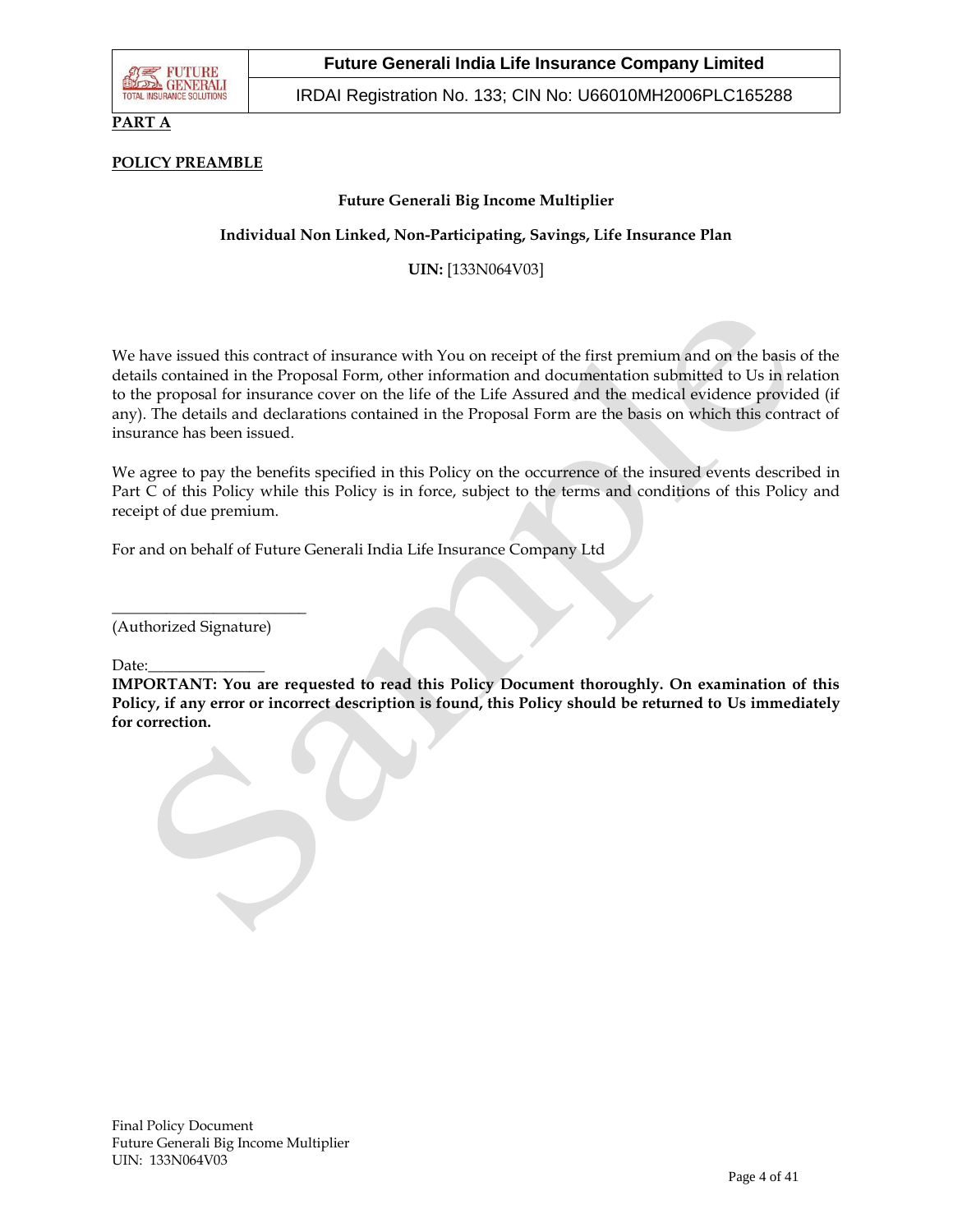

### **PART A**

### **POLICY SCHEDULE**

# **Future Generali Big Income Multiplier Individual, Non Linked, Non-Participating, Savings, Life Insurance Plan**

THIS SCHEDULE IS PART OF THIS POLICY AND IS SUBJECT TO AND HAS TO BE READ ALONG WITH THE ATTACHED POLICY DOCUMENT.

| Policy number:                             | <b>Customer ID:</b>                                                |
|--------------------------------------------|--------------------------------------------------------------------|
| <b>Application Date:</b>                   |                                                                    |
| Name of the Policyholder:                  | Age of the Policyholder:<br>Gender:                                |
| Name of the Life Assured:                  | Age of the Life Assured:                                           |
| Date of birth of Life Assured:<br>Address: | Age Admitted: Yes/No:<br>Gender: Male / Female<br><b>Mobile No</b> |
| Nominee(s):                                | Appointee (if Nominee is a minor):                                 |
| Relationship with Policyholder:            | <b>Age of Nominee:</b>                                             |
| Agent's name/Broker's name:<br>Email:      | Agent's code/Broker's code:<br>Agent's/Broker's License No.:       |
| Address:                                   | Mobile/Landline Telephone Number:                                  |
|                                            |                                                                    |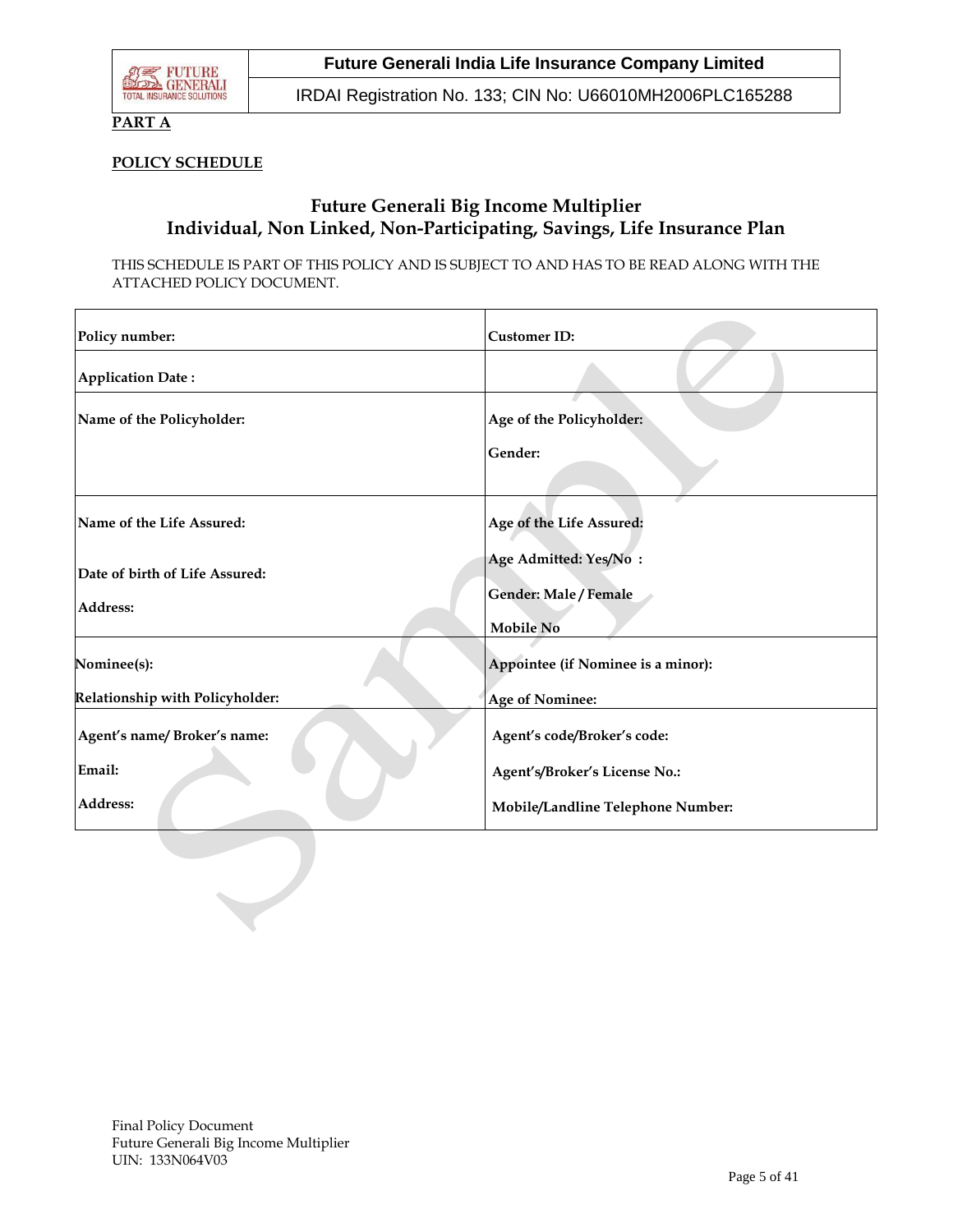

IRDAI Registration No. 133; CIN No: U66010MH2006PLC165288

# **PART A**

#### **Policy & Rider Benefits**

| List of coverage | UIN | Policy       | Risk         | Maturity           | Sum              | Policy     | Premium |
|------------------|-----|--------------|--------------|--------------------|------------------|------------|---------|
|                  |     | Commencement | Commencement | Date/Rider         | Assured/         | Term/Rider | Payment |
|                  |     | Date/Rider   | Date         | <b>Expiry Date</b> | <b>Rider Sum</b> | Term       | Term    |
|                  |     | Commencement |              |                    | Assured()        |            |         |
|                  |     | Date         |              |                    |                  |            |         |
|                  |     |              |              |                    |                  |            |         |
|                  |     |              |              |                    |                  |            |         |
|                  |     |              |              |                    |                  |            |         |

#### **Premium Details**

| List of coverage | <b>Annualised Instalment Relevant</b> | Premium (`) Premium Modal Factor Applicable Instalment |        | Total      | Premium<br>Frequency | Premium<br>Due Dates Premium | Last     |
|------------------|---------------------------------------|--------------------------------------------------------|--------|------------|----------------------|------------------------------|----------|
|                  |                                       |                                                        | taxes* | Premium(`) |                      |                              | Due Date |
|                  |                                       |                                                        |        |            |                      |                              |          |
|                  |                                       |                                                        |        |            |                      |                              |          |
|                  |                                       |                                                        |        |            |                      |                              |          |
|                  |                                       |                                                        |        |            |                      |                              |          |

**Opted to receive the Maturity Benefit in Lump sum : Yes/No If you have opted for Maturity Benefit in Lump sum, the Maturity Sum Assured of \_\_\_\_\_\_\_\_\_\_\_\_\_\_ will be paid.**

|                                 | <b>First Year</b> | <b>Renewal Years</b> |
|---------------------------------|-------------------|----------------------|
| <b>Total Instalment Premium</b> |                   |                      |
| including Riders                |                   |                      |
| <b>Total Applicable taxes</b>   |                   |                      |
| <b>Total Instalment Premium</b> |                   |                      |
| after Applicable taxes          |                   |                      |
|                                 |                   |                      |

\*Includes Applicable tax at prevailing rates. Total Premium is subject to change in case of any variance in the present rates or in the event of any new or additional tax/levy being made applicable/ imposed on the premium(s). As per Section 10 (10D) of the Income Tax Act 1961, any sum received under a life insurance Policy will only be exempt from tax provided the annual premium payable in any of the years during the term of the Policy does not exceed 10% of the actual capital sum assured. Tax laws are subject to change. Further sum/s may be allocated to the Basic Policy by way of Bonuses/Guaranteed Additions, if any, as per Part C Benefit details are given in the accompanying Policy Document.

#### **On examination of this Policy, if You notice any mistake, then it is to be returned to Us immediately for correction.**

The stamp duty of Rs. Xxx (xxxx ONLY) paid by Pay order no. XXXXX dated DD/MM/YYYY. Government Notification

Revenue and Forest Department No. Mudrank 2004/4125/CR 690/M-1, Dt.31/12/2004.

For and on behalf of Future Generali India Life Insurance Company Ltd

(Authorized Signature)

 $\overline{\phantom{a}}$  , we can assume that the contract of  $\overline{\phantom{a}}$ 

Date: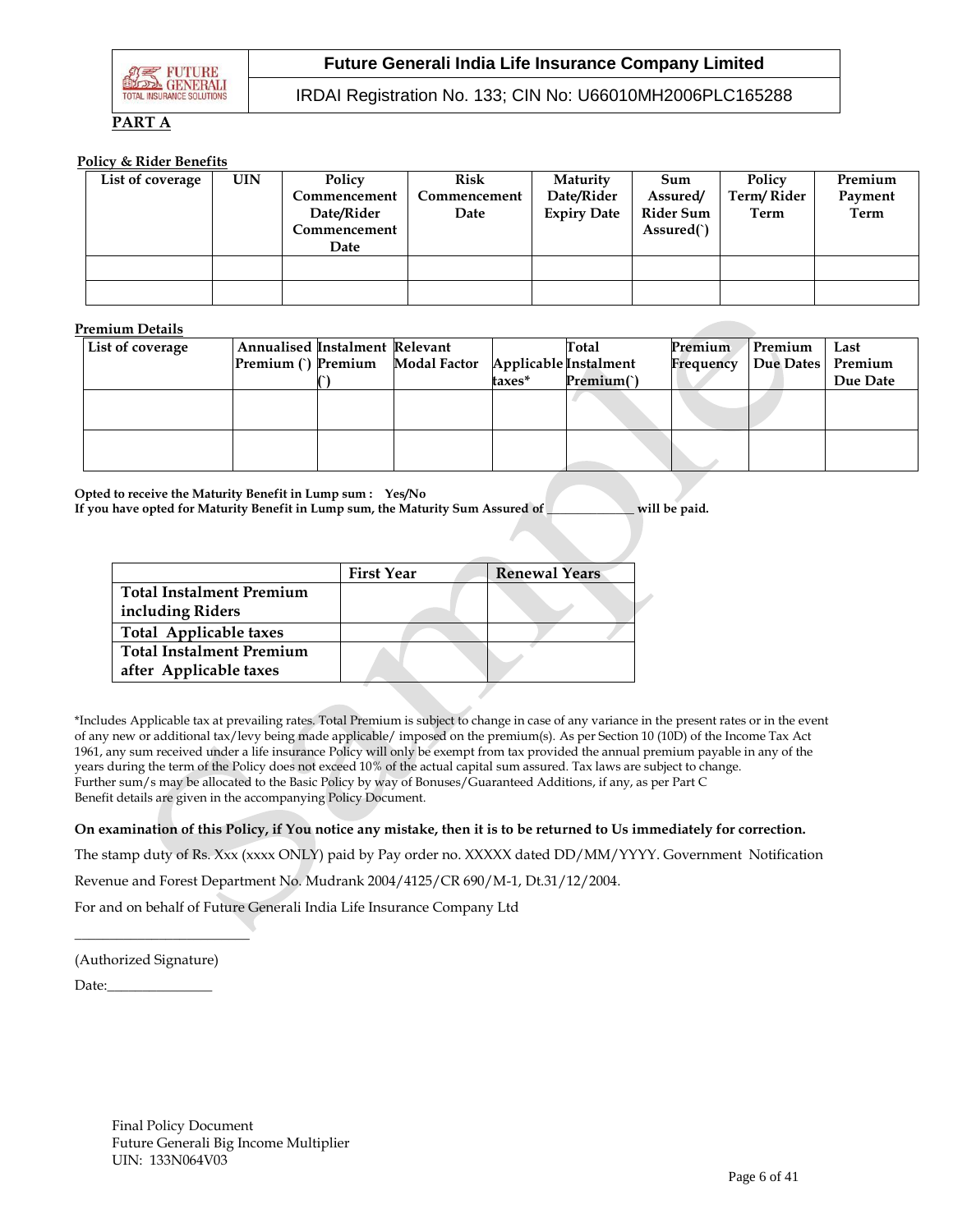### **PART B**

### **DEFINITIONS & INTERPRETATION**

**Definitions**: The terms defined below are important terms which apply under this Policy. These terms are used with initial capitals in the Policy Document and shall have the meaning ascribed to them below wherever they appear in the Policy Document:

- **1)** "**Age**" means age as on last birthday which is the number of completed years on the last birthday.
- **2)** "**Annualised Premium**" means the premium amount payable in a year chosen by the policyholder, excluding the taxes, rider premiums, underwriting extra premiums and loadings for modal premiums, if any as specified in the Schedule.
- **3)** "**Appointee**" means the person named in the Schedule to whom the Death Benefit shall become payable if the Nominee is less than Age 18 when the Death Benefit becomes payable.
- **4)** "**Death Benefit**" means the benefit which becomes payable on the Life Assured's death in accordance with Part C of this Policy.
- **5)** "**Distance Marketing Mode**" means insurance solicitation/lead generation by way of telephone calling/ Short Messaging Service (SMS)/other electronic modes such as e-mail, internet and interactive television (DTH)/direct mail/newspaper and magazine inserts or any other means of communication other than in person.
- **6)** "**Endorsement**" means a written endorsement issued by Us on the Schedule to record any changes to the applicable terms and conditions of this Policy or the details contained in the Schedule. Endorsements shall form a part of this Policy and shall be binding on You and Us. It is agreed that the terms of an Endorsement shall supersede any conflicting provisions in this Policy Document, Rider or Schedule.
- **7)** "**Financial Year**" means the twelve month period between 1st April of each calendar year and 31st March of next calendar year.
- **8)** "**Grace Period**" means the period of time, as specified in Part C, from the Premium Due Date which is specified in this Policy during which You can pay the due Instalment Premium to Us. During the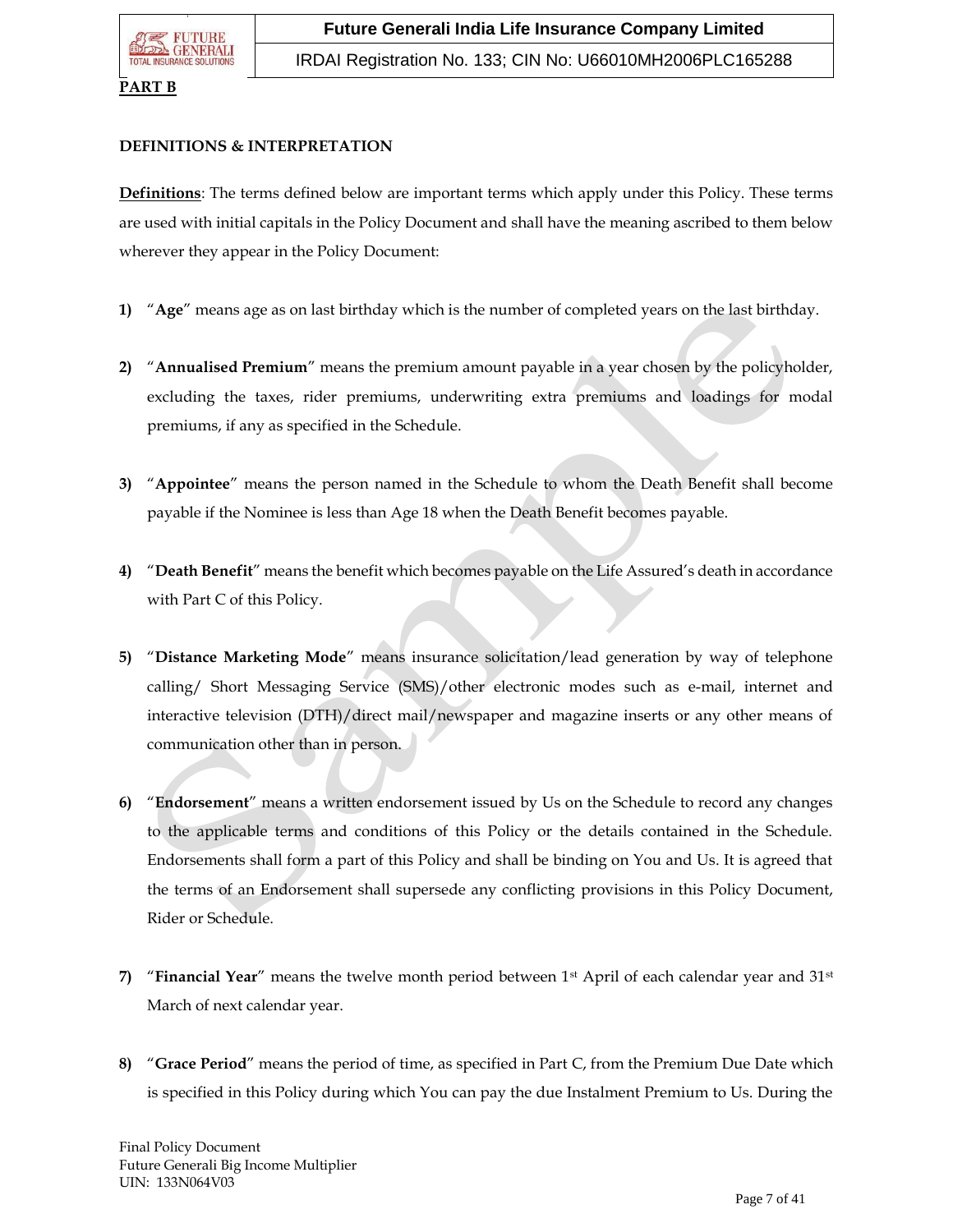### IRDAI Registration No. 133; CIN No: U66010MH2006PLC165288

### **PART B**

Grace Period, this Policy will be considered to be in force with the risk cover and without any interruption, as per the terms of this Policy.

- **9)** "**Indebtedness**" means unpaid Instalment Premiums, any unpaid loans granted by Us under this Policy and accrued interest thereon and any other amounts You owe Us in accordance with the terms of this Policy, including all accrued interest on these amounts. Part D of this Policy will specify whether loans will be granted by Us under this Policy.
- **10)** "**Instalment Premium**" means the premium amount specified in the Schedule which is payable under this Policy at the frequency and in the modes specified in the Schedule.
- **11)** "**IRDAI**" means the Insurance Regulatory and Development Authority of India.
- **12) "Lapse"** means the status of the Policy where due Instalment Premium ,for the period as specified in the Part C of the Policy, have not been paid within the Grace Period and where Policy benefits ,if any, shall become payable in accordance with Part C.
- **13)** "**Life Assured**" means the person named in the Schedule on whose life the insurance cover under this Policy has been granted.
- **14) Maturity Benefit**" means the benefits which become payable on or after the Maturity Date in accordance with Part C of this Policy. Part C will specify whether a Maturity Benefit is payable under this Policy.
- **15)** "**Maturity Date**" means the date specified in the Schedule on which the Maturity Benefit (if any) becomes payable if the conditions specified in Part C of this Policy are satisfied.
- **16)** "**Nominee**" means the person named in the Schedule to whom the Death Benefit shall become payable if the conditions specified in Part C of this Policy are satisfied.
- **17)** "**Payout Period**" means the period over which the payouts under Maturity Benefit are payable.
- **18)** "**Policy**" means the contract of insurance entered into between the Policyholder and Us as evidenced by the "Policy Document"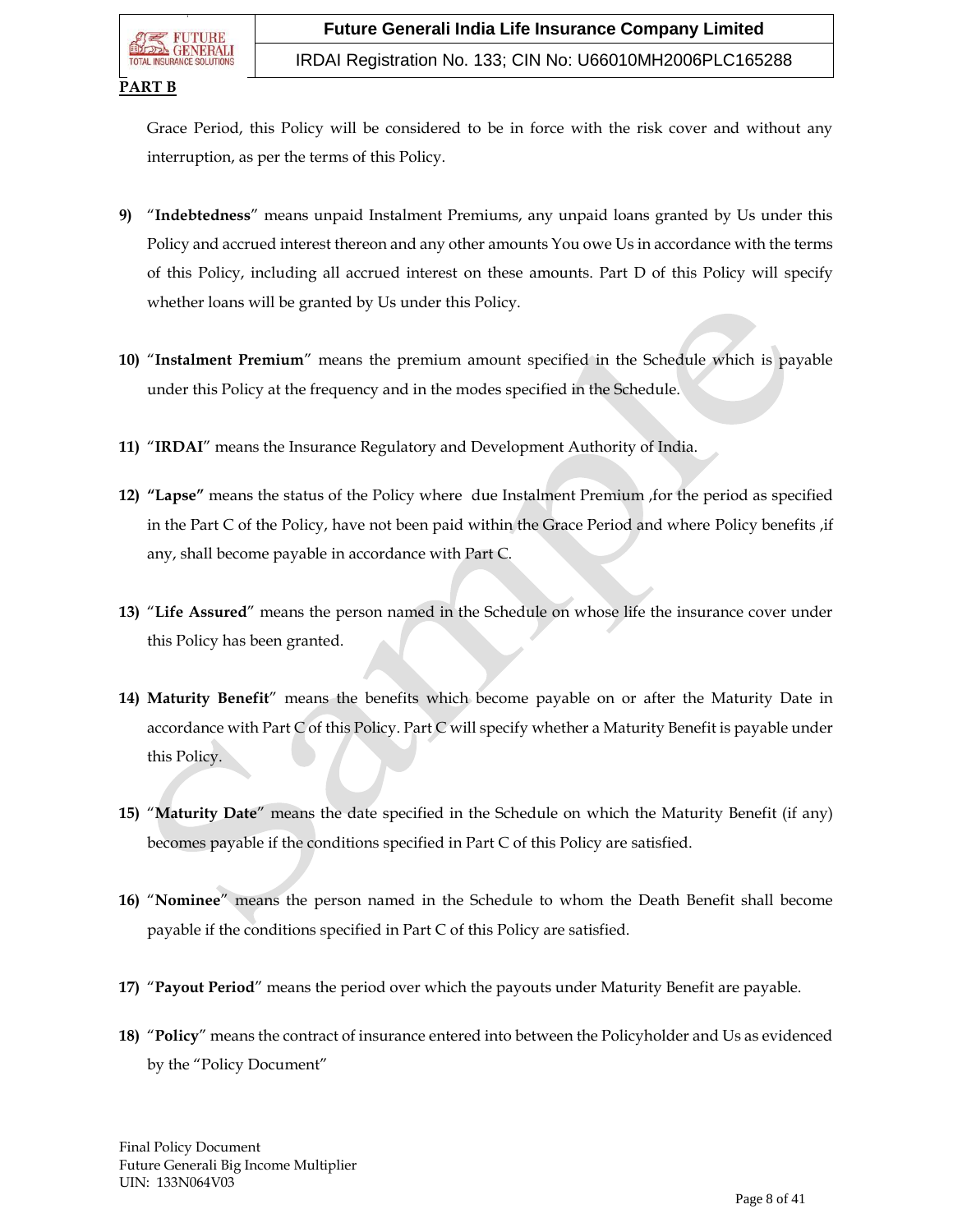IRDAI Registration No. 133; CIN No: U66010MH2006PLC165288

### **PART B**

- **19)** "**Policy Document**" means this policy document, the Proposal Form, the Schedule and any additional information or documentation provided to Us in relation to the Proposal Form, any Endorsements issued by Us and any Riders attached to this Policy.
- **20)** "**Policyholder**" means the person named in the Schedule on whom the contract under this Policy is executed and owns this Policy and, subject to the terms and conditions of this Policy, holds all the rights under the Policy.
- **21)** "**Policy Anniversary**" means the same date as the Policy Commencement Date in each Policy Year during the Policy Term.
- **22)** "**Policy Commencement Date**" means the date specified in the Schedule on which this Policy commenced.
- **23)** "**Policy Term**" means the period specified in the Schedule which is the number of years from the Policy Commencement Date to the Maturity Date.
- **24)** "**Policy Year**" means a period of 12 consecutive calendar months from the Policy Commencement Date and every subsequent Policy Anniversary, thereafter.
- **25)** "**Premium Paying Term**" means the period specified in the Schedule during which the Instalment Premiums are payable.
- **26) "Premium Due Date**" means date specified in the Schedule on which the Instalment Premium will become due.
- **27) "Proposal Form"** means the proposal form provided by Us which is completed by You in utmost good faith and sets out the various particulars which form the basis of the insurance cover under this Policy.
- **28) "Reduced Paid-up Policy**" means a Policy on which due Instalment Premiums are not received after a specified number of Instalment Premiums have been received. Part C of this Policy will specify whether and under which conditions this Policy may be considered to be a Reduced Paid-up Policy.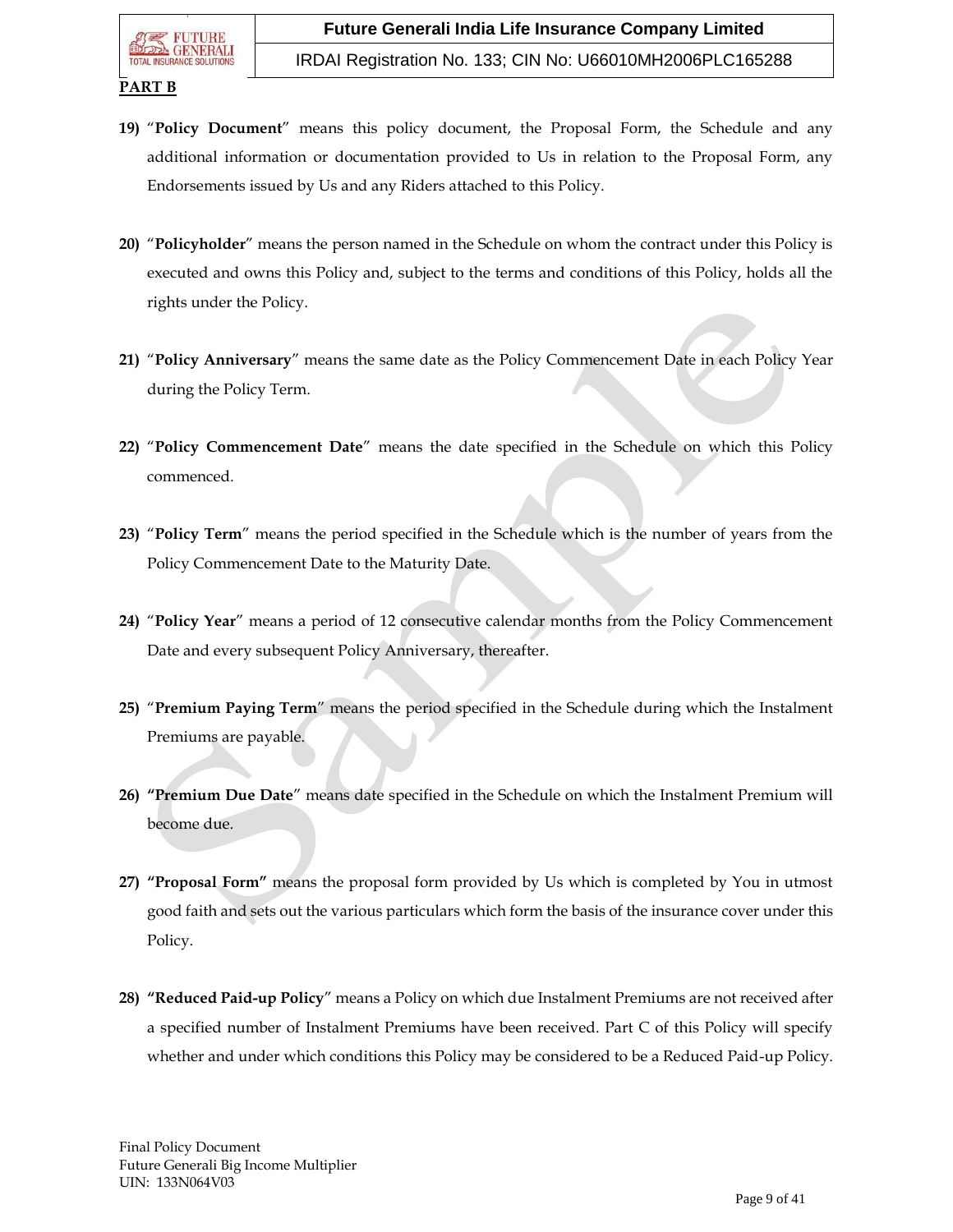### **PART B**

If this Policy is converted to a Reduced Paid-up Policy, then only those reduced benefits specified in Part C of this Policy will be payable on the occurrence of the insured events.

- **29) "Revival"** means restoring the lapsed or a Reduced Paid-up Policy to an inforce Policy as per the revival conditions mentioned in Part D of the Policy.
- **30)** "**Revival Period**" means a period of 5 consecutive years from the first Premium Due Date on which the Instalment Premium was unpaid during which a lapsed Policy or a Reduced Paid-up Policy may be revived in accordance with the terms of Part D of this Policy.
- **31)** "**Rider**" means a rider contract which is attached to and forms a part of this Policy. The Schedule will specify whether any Riders are applicable under this Policy and the premium amounts payable for such Riders.
- **32)** "**Risk Commencement Date**" means the date specified in the Schedule on which the risk under this Policy commences.
- **33)** "**Schedule**" means the Policy schedule which is issued by Us and attached to this Policy together with any amendments to the Schedule or Endorsements which may be issued by Us from time to time.
- **34)** "**Sum Assured**" means the amount specified in the Schedule
- **35)** "**Surrender**" means the complete withdrawal/termination of the entire Policy. Part D of this Policy will specify whether and under which conditions this Policy can be Surrendered.
- **36)** "**Surrender Value**" means the amount payable, if any, on the Surrender of this Policy. Part D of this Policy will specify the manner of calculation of the Surrender Value, if any.
- **37)** "**Vesting Date**" means the Policy Anniversary coinciding with or immediately following the Life Assured attaining Age 18 if the Life Assured was a minor on the Risk Commencement Date. Part C of this Policy will specify whether and under which conditions this Policy will vest with the Life Assured.
- **38)** "**We, Us, Our**" means Future Generali India Life Insurance Company Limited.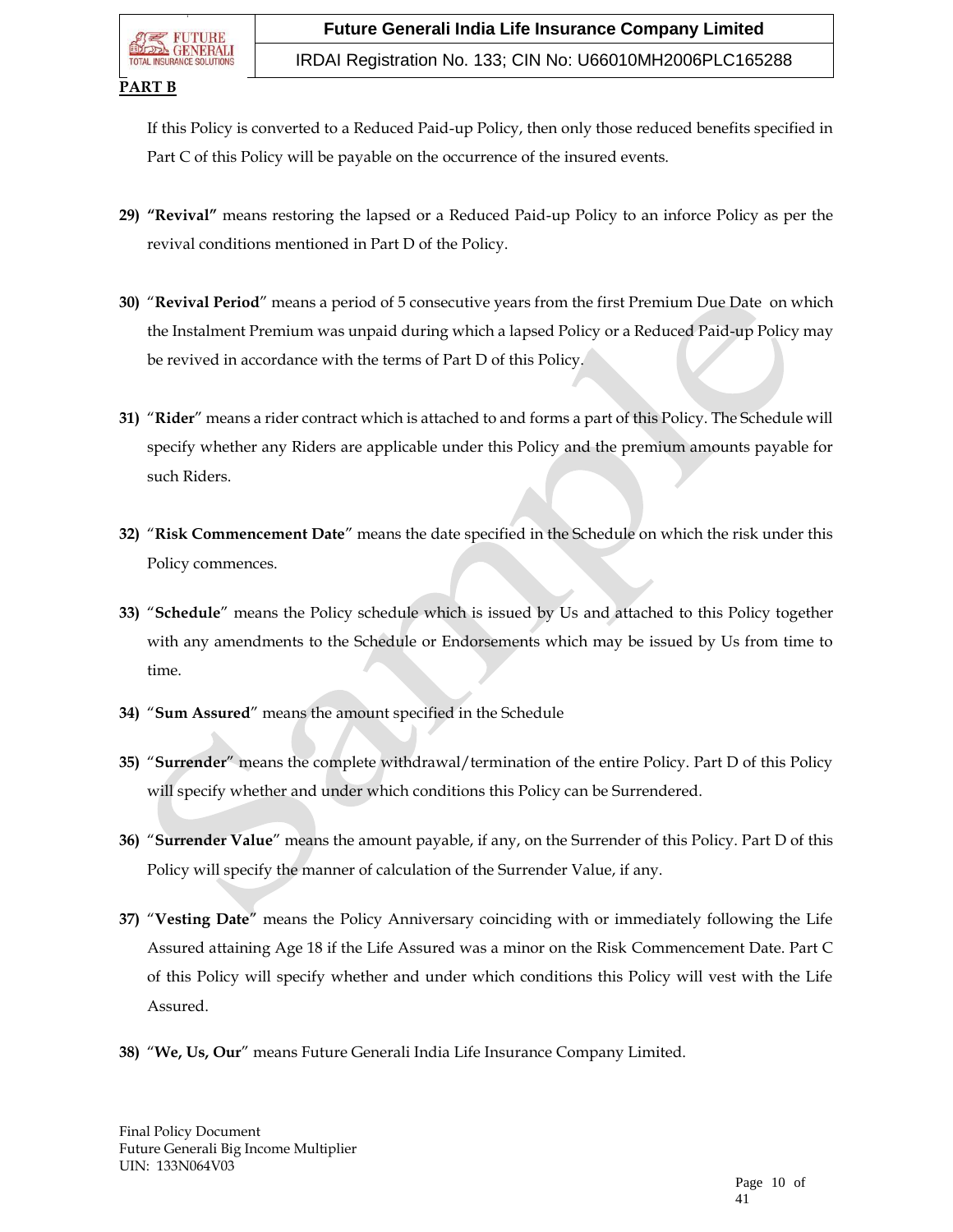

IRDAI Registration No. 133; CIN No: U66010MH2006PLC165288

#### **PART B**

**39)** "**You, Your**" means the Policyholder of this Policy as named in the Schedule.

#### **Interpretation:**

- 1) References in this Policy to the singular shall include the plural and vice versa.
- 2) References in this Policy to one gender shall include the other gender.
- 3) References in this Policy to any statutes, rules, regulations or guidelines shall include any reenactments or amendments to the same.
- 4) Section/paragraph headings are for ease of reference only and shall not have any interpretative value.
- 5) Words and expressions used in this Policy but not defined herein shall, unless the context specifies otherwise, have the same meaning as defined in the Insurance Act 1938 and/or the rules/regulations/guidelines made thereunder as may be amended from time to time.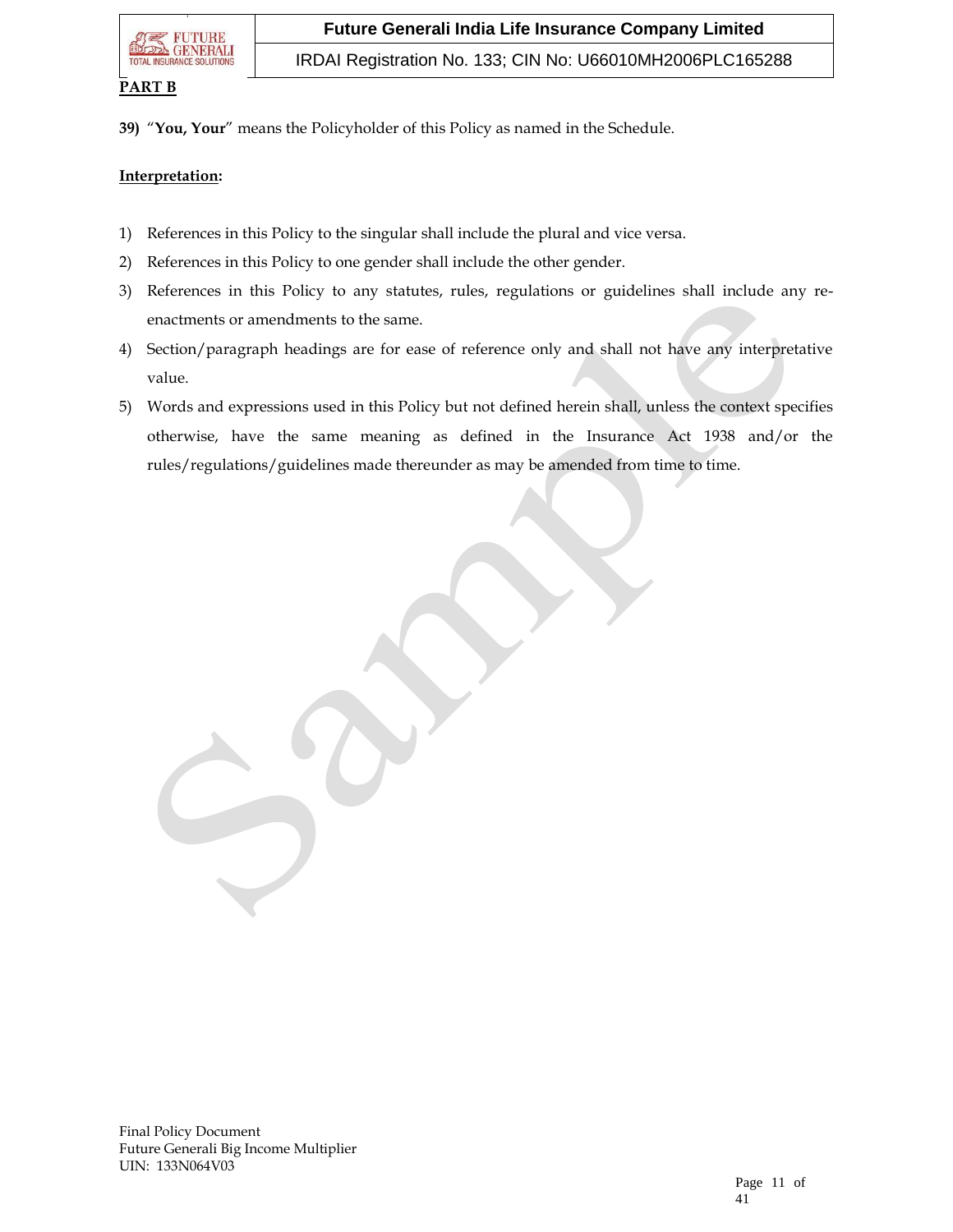

IRDAI Registration No. 133; CIN No: U66010MH2006PLC165288

## **PART C**

### **POLICY BENEFITS & PREMIUM PAYMENT CONDITIONS**

The benefits available under this Policy are specified in this Part C below. Benefit amounts payable on the occurrence of the events specified below are set out in the Schedule. Benefits due will become payable to You / Life Assured or Your assignee or Nominee or to Your legal heirs, executors, administrators or legal representatives, as applicable.

In order to secure the full benefits available under this Policy, Instalment Premiums must be paid in full and on time for the Premium Paying Term. If the Instalment Premiums are not received on time, then the non-forfeiture provisions in this Part C will apply.

Amendments to this Policy shall be effective only if such amendments are carried out only through Endorsements issued by Us.

#### **1) Commencement of Risk Cover under this Policy**

The risk cover under this Policy shall commence only on the Risk Commencement Date which is same as the Policy Commencement Date. In case of minor Life Assured, the Risk Commencement Date shall be same as the Policy Commencement Date.

#### **2) Death Benefit**

- a) If the Life Assured dies on or after the Risk Commencement Date but during the Policy Term the Death Sum Assured payable shall be as follows, provided that the Policy has not lapsed or been converted into a Reduced Paid-up Policy in accordance with the provisions of this Part C below The Death Sum Assured shall be highest of the following:
	- i. 10 times Annualized Premium (excluding the taxes, rider premiums, underwriting extra premiums and loadings for modal premiums, if any)
	- ii. 125% of all the premiums paid (excluding taxes, rider premiums and extra premiums, if any) as on date of death; and
	- iii. Absolute amount payable on death which is provided in the table below: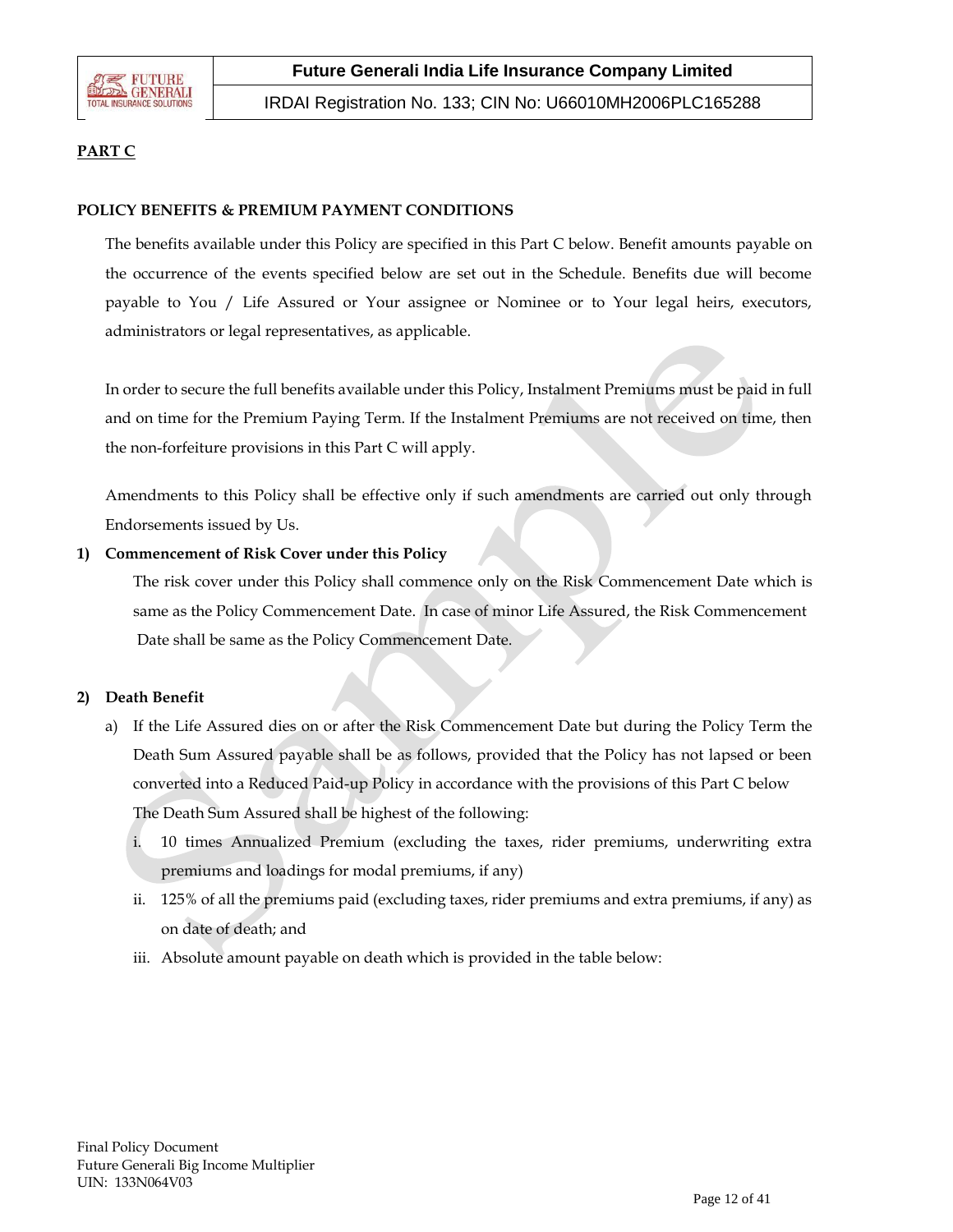

IRDAI Registration No. 133; CIN No: U66010MH2006PLC165288

# **PART C**

| Age of the Life<br>Assured as at<br>Policy | Absolute amount payable on<br>death as a percentage of Maturity<br><b>Sum Assured</b> | Age of the Life<br>Assured as at<br>Policy | Absolute amount payable on<br>death as a percentage of Maturity<br><b>Sum Assured</b> |
|--------------------------------------------|---------------------------------------------------------------------------------------|--------------------------------------------|---------------------------------------------------------------------------------------|
| commencement                               |                                                                                       | commencement                               |                                                                                       |
| date                                       |                                                                                       | date                                       |                                                                                       |
| $4-10$ yrs                                 | 180%                                                                                  | 31-35 yrs                                  | 85%                                                                                   |
| 11-17 yrs                                  | 140%                                                                                  | 36-40 vrs                                  | 70%                                                                                   |
| 18-25 yrs                                  | 115%                                                                                  |                                            |                                                                                       |
| 26-30 yrs                                  | 105%                                                                                  | 41-50 yrs                                  | 65%                                                                                   |

### **3) Maturity Benefit**

- a) Maturity Sum Assured is equal to the lump sum value at the Maturity Date of the payouts payable during the Payout Period, discounted at a rate of 6.25% per annum compounded yearly. This is equal to 15.8782 times Installment Premium as specified in the Schedule if the payout option chosen is Annual income as specified in the Schedule or 184.4113 times Installment Premium as specified in the Schedule if the payout option chosen is Monthly income as specified in the Schedule.
- b) If the Life Assured is alive on the Maturity Date and if all Instalment Premiums have been received in full, the Maturity Sum Assured shall be payable as follows:

| <b>Payout Option: Annual Income</b>                 | <b>Payout Option: Monthly Income</b>                 |
|-----------------------------------------------------|------------------------------------------------------|
| Provided the Premium Frequency chosen is<br>Annual, | Provided the Premium Frequency chosen is Monthly,    |
| 4 annual payouts of 1.5 times the Installment<br>٠  | 48 monthly payouts of 1.5 times the Installment<br>п |
| Premium (excluding taxes, cess, rider               | Premium (excluding taxes, cess, rider premiums       |
| premiums and extra premium, if any) shall be        | and extra premium, if any) shall be payable each     |
| payable each year for four years starting from      | month for 48 months starting from the end of 13th    |
| the end of 1st year after the end of Policy         | month after the end of Policy Term.                  |
| Term.                                               |                                                      |
|                                                     | 48 monthly payouts of 2 times the Installment<br>٠   |
| 4 annual payout of 2 times the Installment<br>٠     | Premium (excluding taxes, cess, rider premiums       |
| Premium (excluding taxes, cess, rider               | and extra premium, if any) shall be payable each     |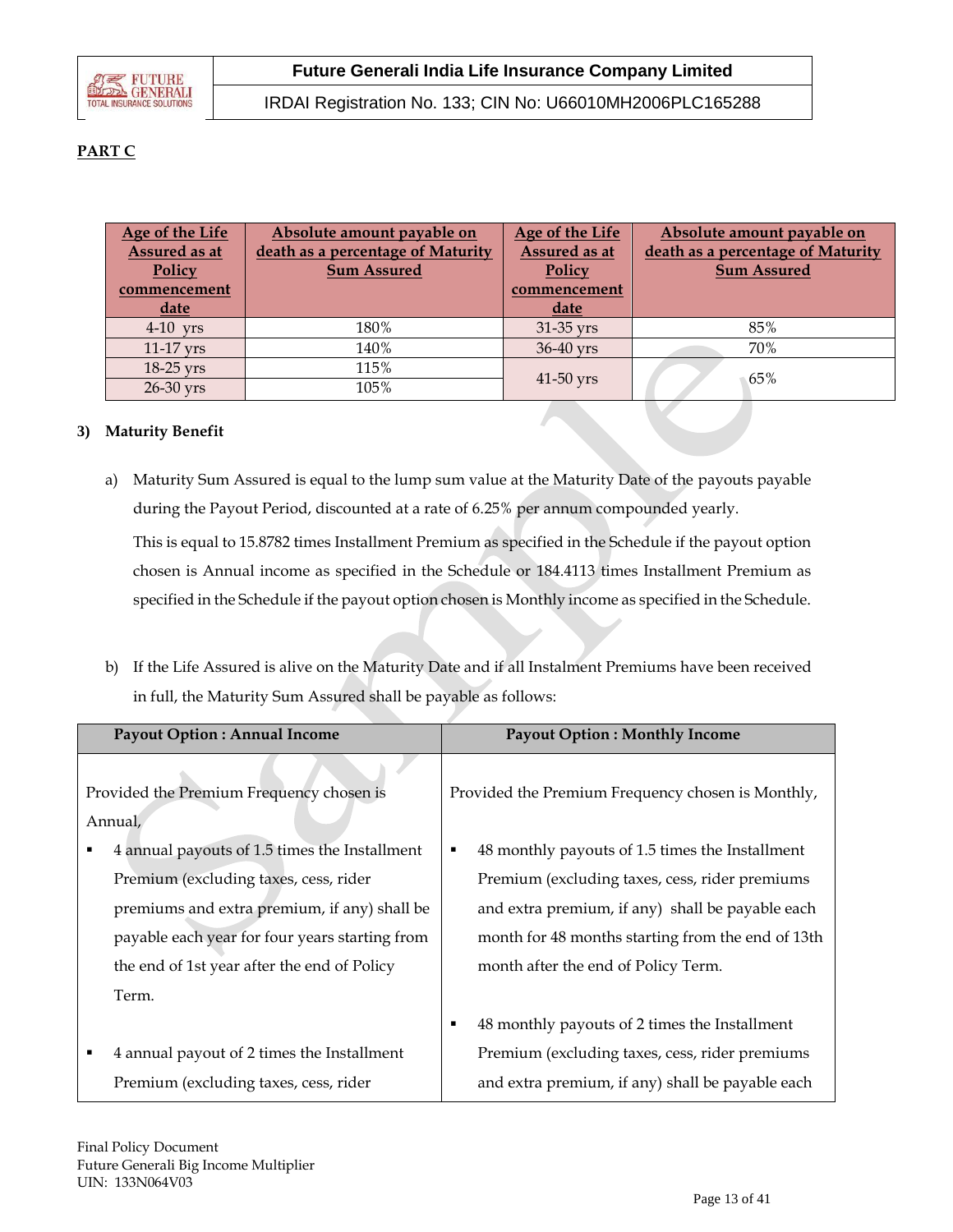

IRDAI Registration No. 133; CIN No: U66010MH2006PLC165288

# **PART C**

premiums and extra premium, if any) shall be payable each year for four years starting from the end of 5th year after the end of Policy Term.

month for 48 months starting from the end of 61st month after the end of Policy Term.

- 48 monthly payouts of 2.5 times Installment Premium (excluding taxes, cess, rider premiums and extra premium, if any) shall be payable each month for 48 months starting from the end of 109th month after the end of Policy Term.
- 4 annual payouts of 2.5 times the Installment Premium (excluding taxes, cess, rider premiums and extra premium, if any) shall be payable each year for four years starting from the end of 9th year after the end of Policy Term.
	- c) If You have opted for a lump sum Maturity Benefit as specified in this Schedule, We will pay You Maturity Sum Assured as specified in (b) above on the Maturity Date.
	- d) In case of death of the Life Assured before the Maturity Benefit has been paid in accordance with c) above, then the remaining amounts shall be paid to the Nominee in the same manner as specified in clause c) above unless the Nominee requests Us in writing at the time of intimation of death claim to make a lumpsum payment of the remainder of the Maturity Benefit amount. We will make lumpsum payment of the outstanding amount using a discount rate of 6.25% per annum compounded yearly.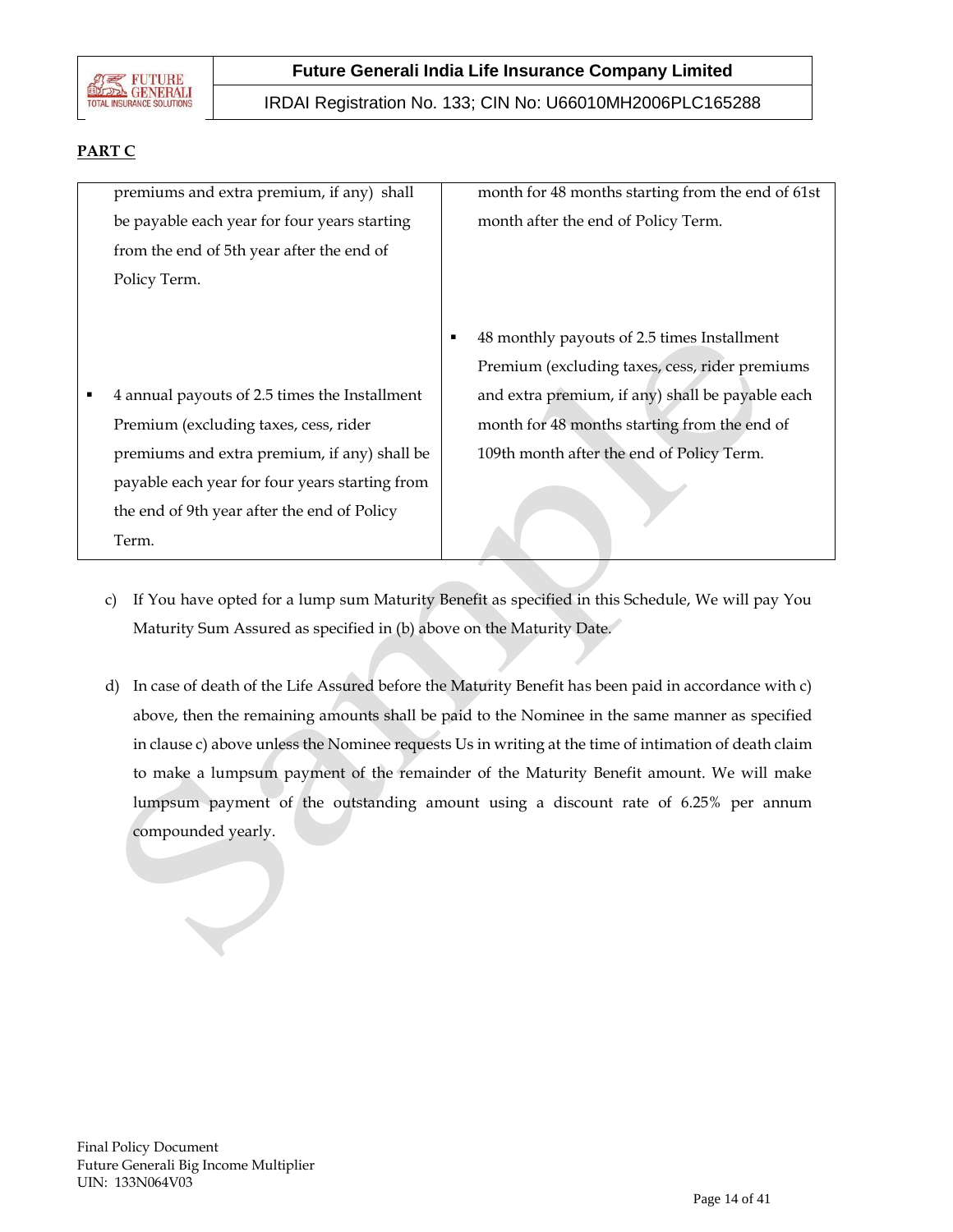

# **PART C**

### **4) Premium Payment Conditions**

### a) **Payment of Instalment Premium**:

Instalment Premiums shall be payable in full on the Premium Due Dates until the expiry of the Premium Paying Term. The Instalment Premiums shall be deemed to have been paid only when they have been received at Our head office or any other office authorized by Us for that purpose and due written acknowledgment has been issued against such payment.

### b) **Change in Premium Payment Frequency:**

We will not permit any changes to be made to the frequency at which the Instalment Premium is payable as recorded in the Schedule.

### c) **Deduction of Instalment Premiums from the Claim Amount:**

If this Policy is in force and the Death Benefit becomes payable in accordance with the Part C, any Instalment Premiums due till the next Policy Anniversary, shall be deducted from the Death Benefit payable under this Policy.

#### **5) Non-Forfeiture Provisions**

If any Instalment Premium remains unpaid at the end of the Grace Period, this Policy will be subject to the non-forfeiture provisions below.

### i) **Lapse of this Policy**

- (1) If due Instalment Premiums for the first two Policy Years have not been paid within the Grace Period, this Policy shall lapse and the Death Benefit shall not be payable if the Life Assured dies after this Policy has lapsed and before it has been revived in accordance with Part D of this Policy.
- (2) This Policy may be revived within the Revival Period in accordance with Part D of this Policy.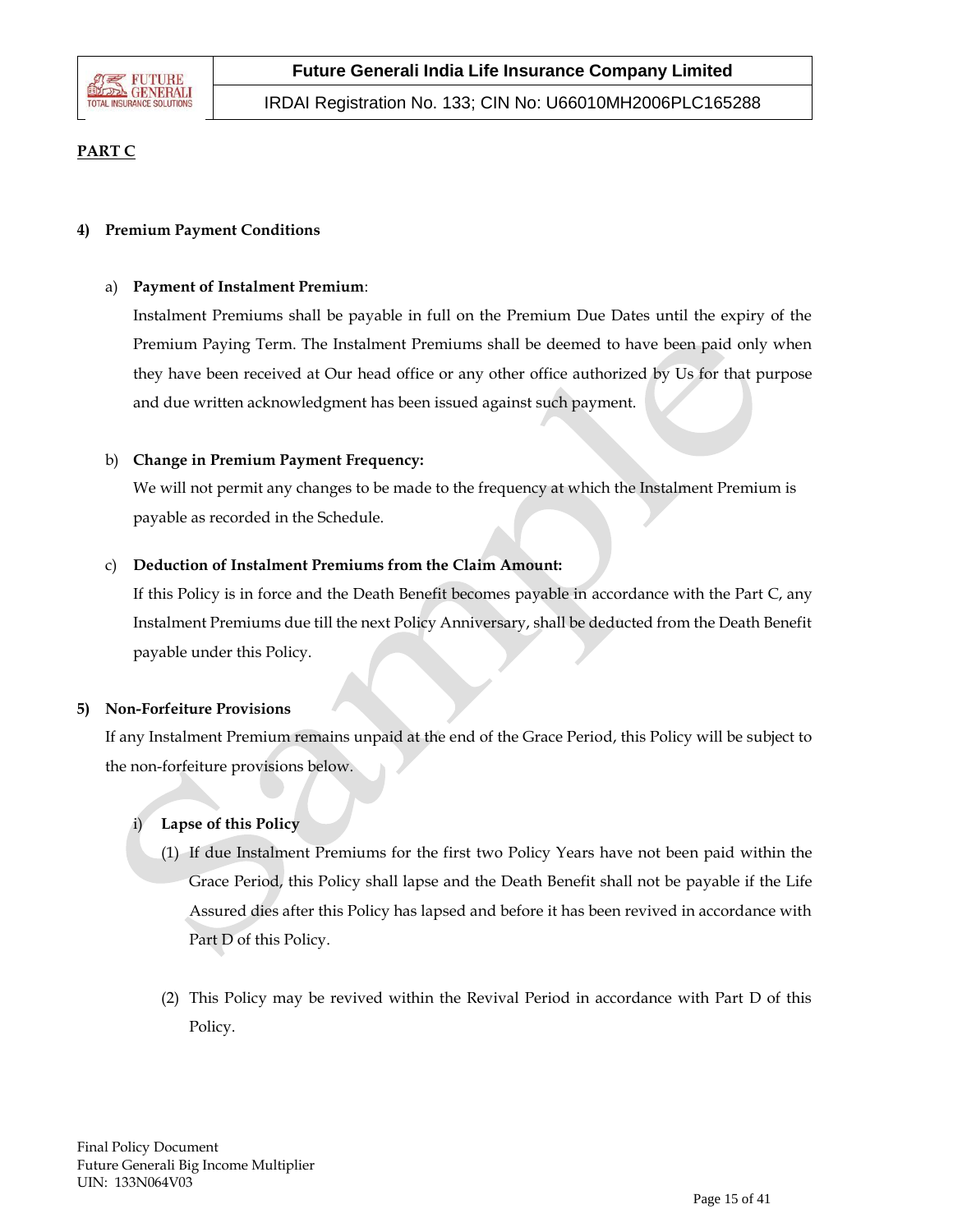

# **PART C**

(3) If this Policy is not revived within the Revival Period, no lapse value (benefit) shall be payable on the date of expiry of Revival Period, and this Policy will terminate.

### ii) **Conversion of this Policy to a Reduced Paid-up Policy**

- (1) If after the receipt of Instalment Premiums for the first 2 Policy Years in full, any subsequent Instalment Premium remains unpaid upon the expiry of the Grace Period, this Policy will be converted into a Reduced Paid Up Policy.
- (2) If the Life Assured dies after this Policy has been converted to a Reduced Paid-up Policy and before this Policy has been revived in accordance with Part D of this Policy, the Death Benefit payable will reduce in proportion to the number of Instalment Premiums received to the total number of Instalment Premiums payable for the Premium Paying Term. This reduced Death Benefit amount shall be payable in the manner set out in the Death Benefit provisions in this Part C above.
- (3) If the Life Assured is alive and this Policy is a Reduced Paid-up Policy on the Maturity Date, the Maturity Benefit payable will reduce in proportion to the number of Instalment Premiums received to the total number of Instalment Premiums payable for the Premium Paying Term. This reduced Maturity Benefit amount shall be payable in the manner set out in the Maturity Benefit provisions in this Part C above.
- (4) A Reduced Paid-up Policy may be revived within the earlier of the expiry of the Revival Period and the Maturity Date or may be Surrendered in accordance with Part D of this Policy.

### **6) Grace Period**:

Any Instalment Premium which is not received in full by the premium due date may be paid in full during the Grace Period of 30 days for yearly premium frequency and 15 days for monthly premium frequency from the premium due date. This Policy will remain in force during the Grace Period. If the Life Assured dies during the Grace Period, the Death Benefit in accordance with the provisions of Part C above shall be payable after deducting the due premium.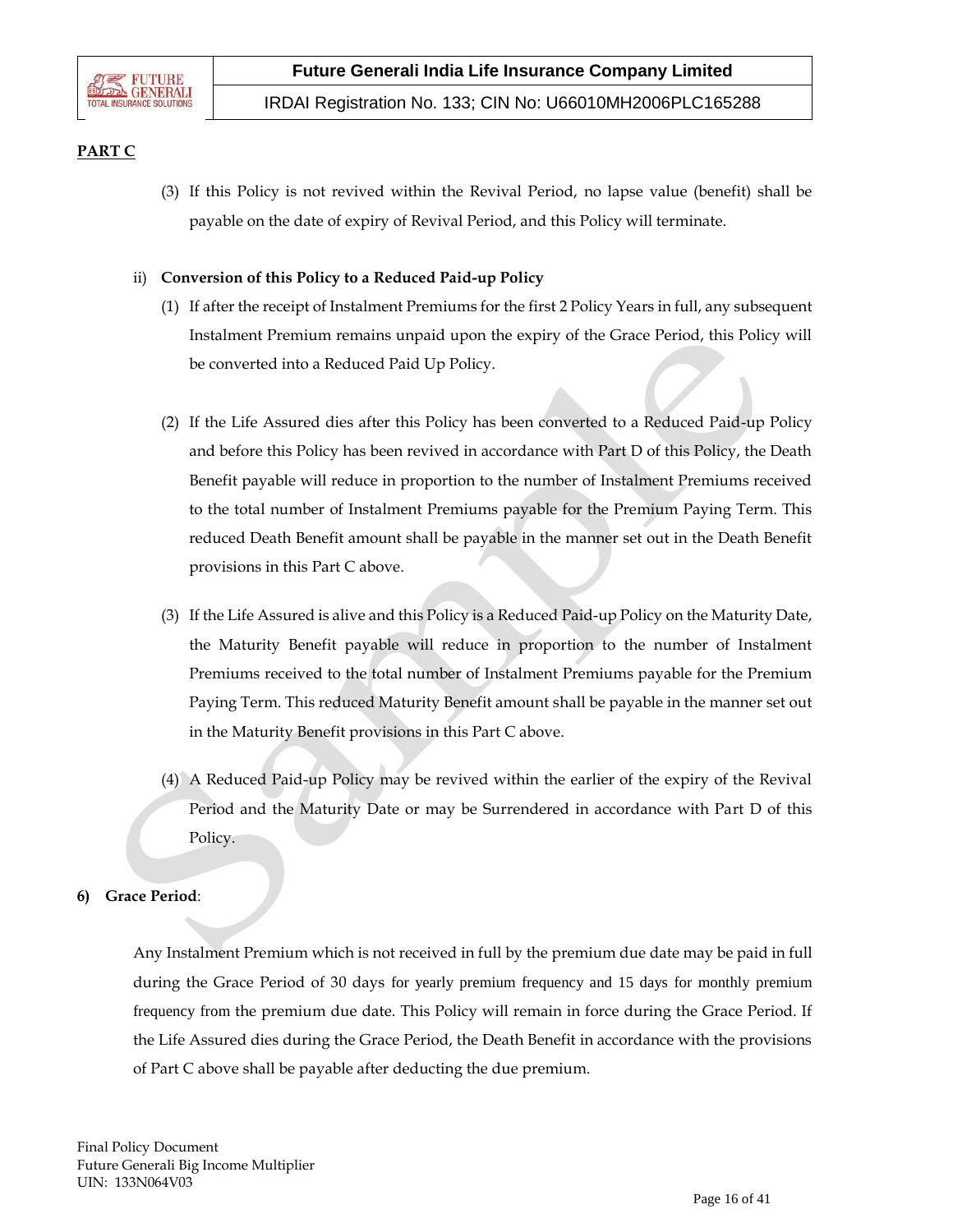

IRDAI Registration No. 133; CIN No: U66010MH2006PLC165288

# **PART C**

### **7) Termination of the Policy**

This Policy will cease immediately and automatically on the happening of the earliest of any of the following:

- a) on the date of payment of the entire Death Benefit upon the death of the Life Assured; or
- b) on the date of payment of Surrender Value of this Policy; or
- c) on the date of payment of entire Maturity Benefit; or
- d) on the date of receipt of Free Look request in accordance with Part D of this Policy; or
- e) on the expiry of the Revival Period provided We have not received the due unpaid regular Premiums along with interest from You till the expiry of such period and this Policy is not under the Reduced Paid-Up status.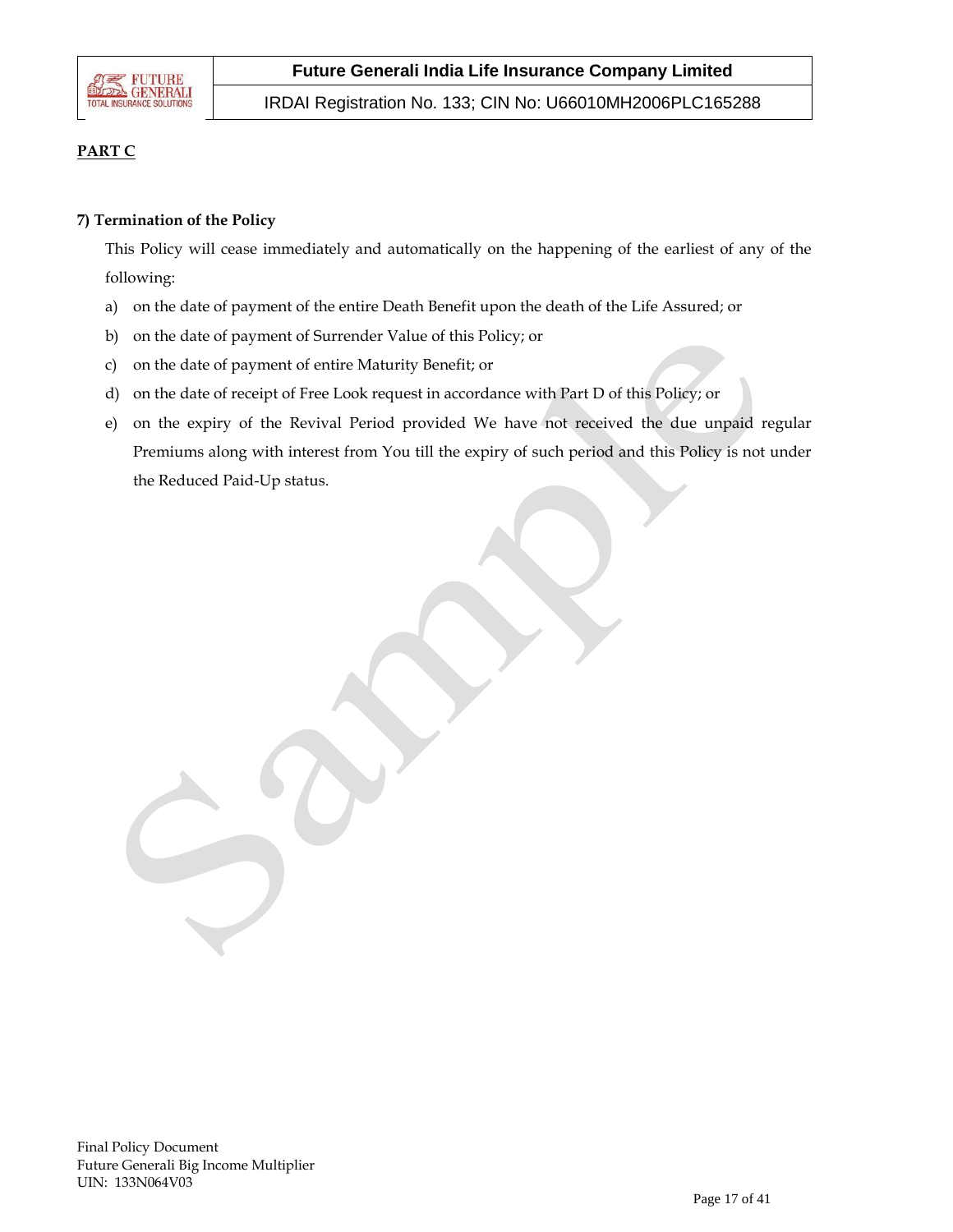

IRDAI Registration No. 133; CIN No: U66010MH2006PLC165288

### **PART D**

### **POLICY SERVICING CONDITIONS**

The procedure and conditions applicable to various Policy servicing aspects pertaining to this Policy are specified in this Part D below.

### **1) Free Look Period**

a) You may return this Policy within 15 days of receipt of the Policy Document (30 days if You have purchased this Policy through Distance Marketing Mode) if You disagree with any of the terms and conditions by giving Us a written request for cancellation of this Policy which is dated and signed by You which states the reasons for Your objections. We will cancel this Policy and refund the Instalment Premium received after deducting proportionate risk premium for the period on cover, stamp duty charges and expenses incurred by Us on the medical examination of the Life Assured (if any).

If the Policy is opted through Insurance Repository (IR), the computation of the said Free Look Period will be as stated below:-

- i) For existing e-Insurance Account: Computation of the said Free Look Period will commence from the date of delivery of the e mail confirming the credit of the Insurance Policy by the IR.
- ii) For New e-Insurance Account: If an application for e-Insurance Account accompanies the proposal for insurance, the date of receipt of the 'welcome kit' from the IR with the credentials to log on to the e-Insurance Account(e IA) or the delivery date of the email confirming the grant of access to the eIA or the delivery date of the email confirming the credit of the Insurance Policy by the IR to the eIA, whichever is later shall be reckoned for the purpose of computation of the Free Look Period.

### **2) Surrender**

a) This Policy will acquire Surrender Value after the due Instalment Premiums have been received in full for first 2 Policy Years. Once this Policy has acquired a Surrender Value, this Policy or the Reduced Paid-up Policy may be Surrendered during the Policy Term and We will pay You the Surrender Value.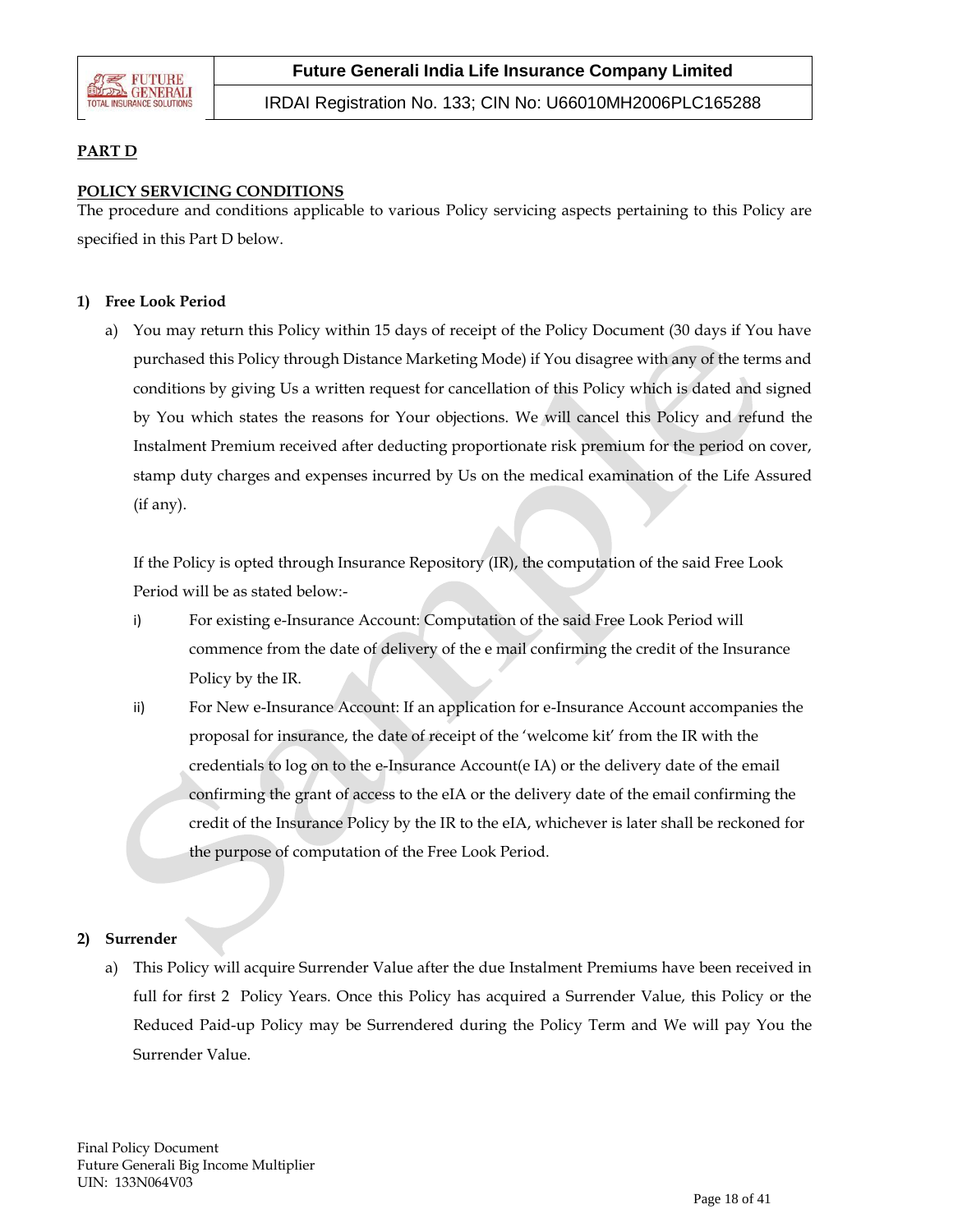

IRDAI Registration No. 133; CIN No: U66010MH2006PLC165288

### **PART D**

- b) The Surrender Value on this Policy will depend on the Policy Year of surrender and it shall be higher of the Special Surrender Value and the Guaranteed Surrender Value (as defined below):
	- i) "**Guaranteed Surrender Value"** means an amount which is calculated in the following manner:

Guaranteed Surrender Value = Guaranteed Surrender Value Factor X Total Instalment Premiums received under this Policy (excluding taxes, rider premium and extra premiums, if any)

Where the Guaranteed Surrender Value Factor is determined as follows:

| <b>Policy Year of</b><br><b>Surrender</b> | Guaranteed<br>Surrender<br>Value<br><b>Factors</b> |
|-------------------------------------------|----------------------------------------------------|
| 2                                         | 30%                                                |
| 3                                         | 35%                                                |
| 4                                         | 50%                                                |
| 5                                         | 50%                                                |
| 6                                         | 50%                                                |
| 7                                         | 50%                                                |
| 8                                         | 60%                                                |
| 9                                         | 65%                                                |
| 10                                        | 70%                                                |
| 11                                        | 75%                                                |
| 12                                        | 80%                                                |
| 13                                        | 90%                                                |
| 14                                        | 90%                                                |

#### ii) **"Special Surrender Value"** means an amount which is calculated in the following manner:

Special Surrender Value = Special Surrender Value Factor x (Number of Instalment Premiums received /Total number of Instalment Premiums payable for the Premium Paying Term) \* (Sum of total benefits payable during payout period as described under the Clause 3, Maturity Benefit in Part C above)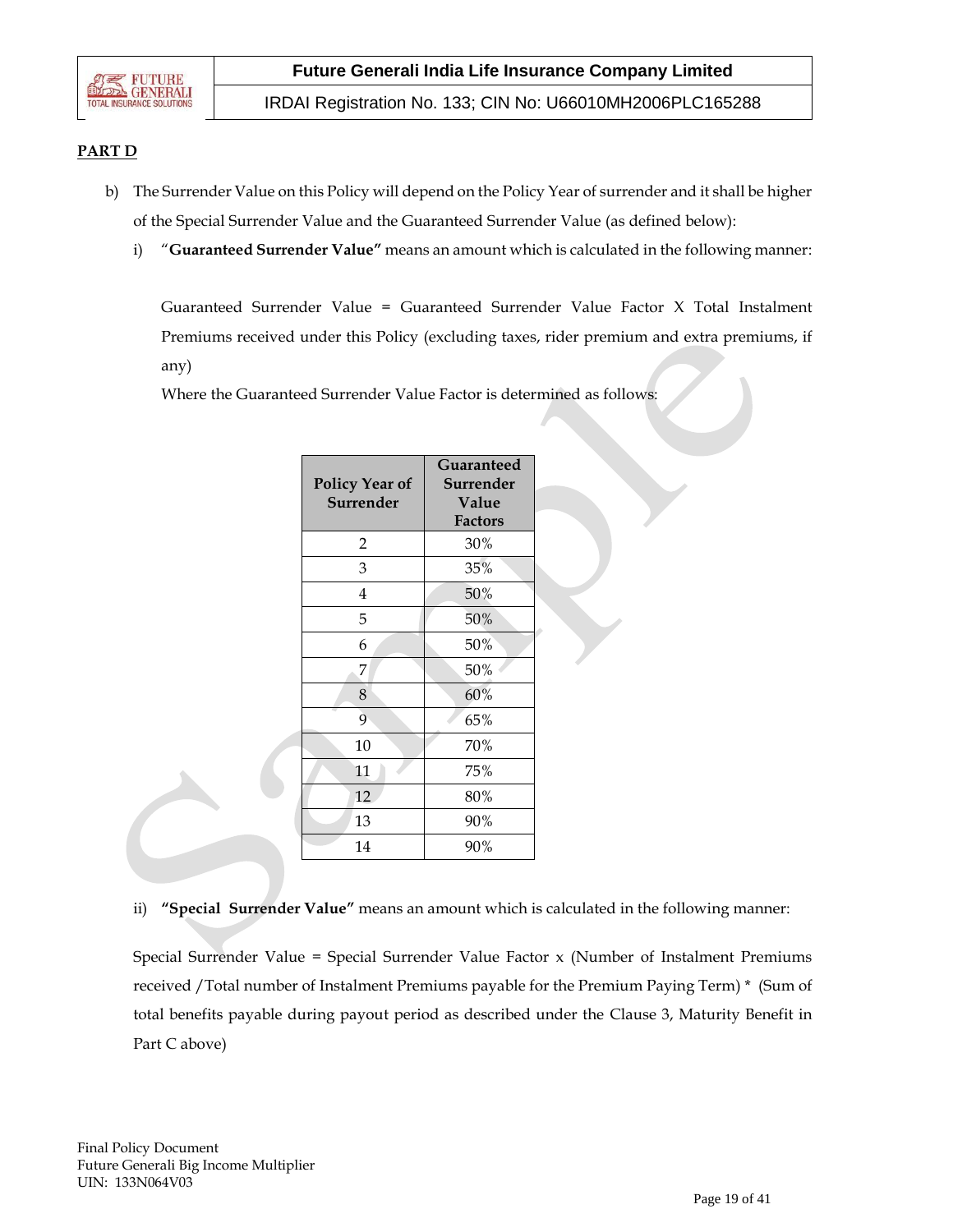

IRDAI Registration No. 133; CIN No: U66010MH2006PLC165288

### **PART D**

The Special Surrender Value Factors shall be determined based on Our expectations of future financial and demographic conditions and may be reviewed by the Company from time to time, with prior approval from IRDAI.

c) This Policy shall automatically terminate on Surrender.

### **3) Revival**

- a) If this Policy has lapsed or is a Reduced Paid-up Policy, it may be revived within the earlier of the expiry of the Revival Period and the Maturity Date unless this Policy has been Surrendered in accordance with this Part D. Revival Period is 5 consecutive years from the first Premium Due Date on which the Instalment Premium was unpaid.
- b) In order to revive this Policy, You must give Us a request for revival along with:
	- i) The Life Assured's health declaration and other evidence of insurability to Our satisfaction.
	- ii) Payment of all overdue Instalment Premiums in full (along with the applicable tax, if any) and interest at such a rate as may be determined by Us from time to time.
	- iii) The current rate of interest used is 9% per annum compound. We may decide to change the interest charged on revival from time to time with prior approval from IRDAI.
	- iv) The Policy shall be considered to be revived only when a written communication to this effect is issued by the Company to You.
- c) This Policy will be revived in accordance with Our board approved underwriting policy.
- d) Any revival shall only cover the loss or insured event which occurs after the Revival Date. The revival of a rider, if any, will take place only with the revival of this Policy and not in isolation.

#### **4) Loans**

- a) Loan will be provided under this Policy subject to the following conditions:
	- i) If this Policy has acquired Surrender Value, loan is available under the policy to the extent of 85% of the Surrender Value.
	- ii) The minimum amount of Policy loan that can be taken is Rs 10,000 /-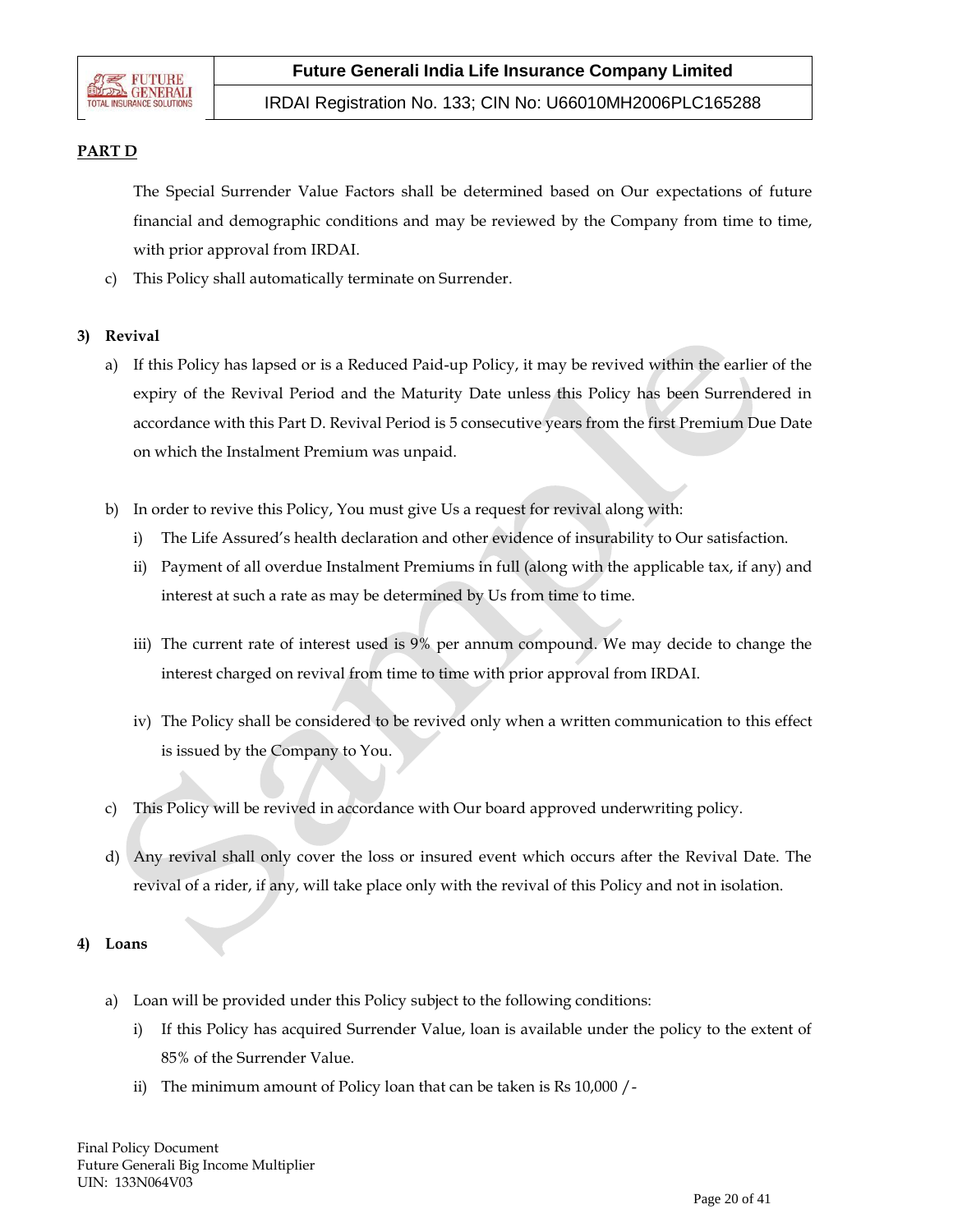### **PART D**

- iii) Interest shall accrue on Policy loan at a rate which shall be determined by Us from time to time based on current market interest rate on 10-year Government Securities (G-Sec) + 2% rounded to nearest 1%. G-Sec rates are as declared by FIMMDA (Fixed Income Money Market and Derivatives Association of India). The interest rate applicable for the financial year will be declared at start of the financial year. The current interest rate for the financial year 2020-21 applicable on loans is 8% per annum compounded half yearly.
- iv) Any change in the basis of determination of interest rate as given above for policy loan shall be done only after prior approval of the IRDAI.
- v) Any unpaid interest shall be added to the principal loan and bear interest at the prevalent rate.
- vi) Interest shall be payable on the next Policy Anniversary or six months before the next Policy Anniversary if earlier, after the loan date; and every six months thereafter until the loan is repaid.
- vii) You have the option to repay the principal and accrued interest in full or any part of the loan anytime.
- viii)Any unpaid loan or interest on this Policy will be deducted from any payment or proceeds under this Policy at the time of settlement. Our claim for any loan including outstanding interest will have priority over the claim of any assignee.
- ix) Provided the Policy is in Reduced Paid-Up status, in the event of failure to pay the loan interest on the due dates, under circumstances when the loan with outstanding interest exceeds the Surrender Value, this Policy shall be terminated. This provision will not apply in the event this Policy is in inforce status or all Premiums payable under this Policy stand paid.
- x) Until such time as the loan persists in our books, Your Policy shall remain assigned to us.
- xi) Policy loan will not be extended beyond the Maturity Date.

### **5) Policy Vesting Provisions**

The following provisions apply only if the Life Assured is less than Age 18 on the Risk Commencement Date:

a) If this Policy is in force or has otherwise acquired a Surrender Value on the Vesting Date, this Policy shall automatically vest in the Life Assured on the Vesting Date.

b) If You die when the Life Assured is less than Age 18: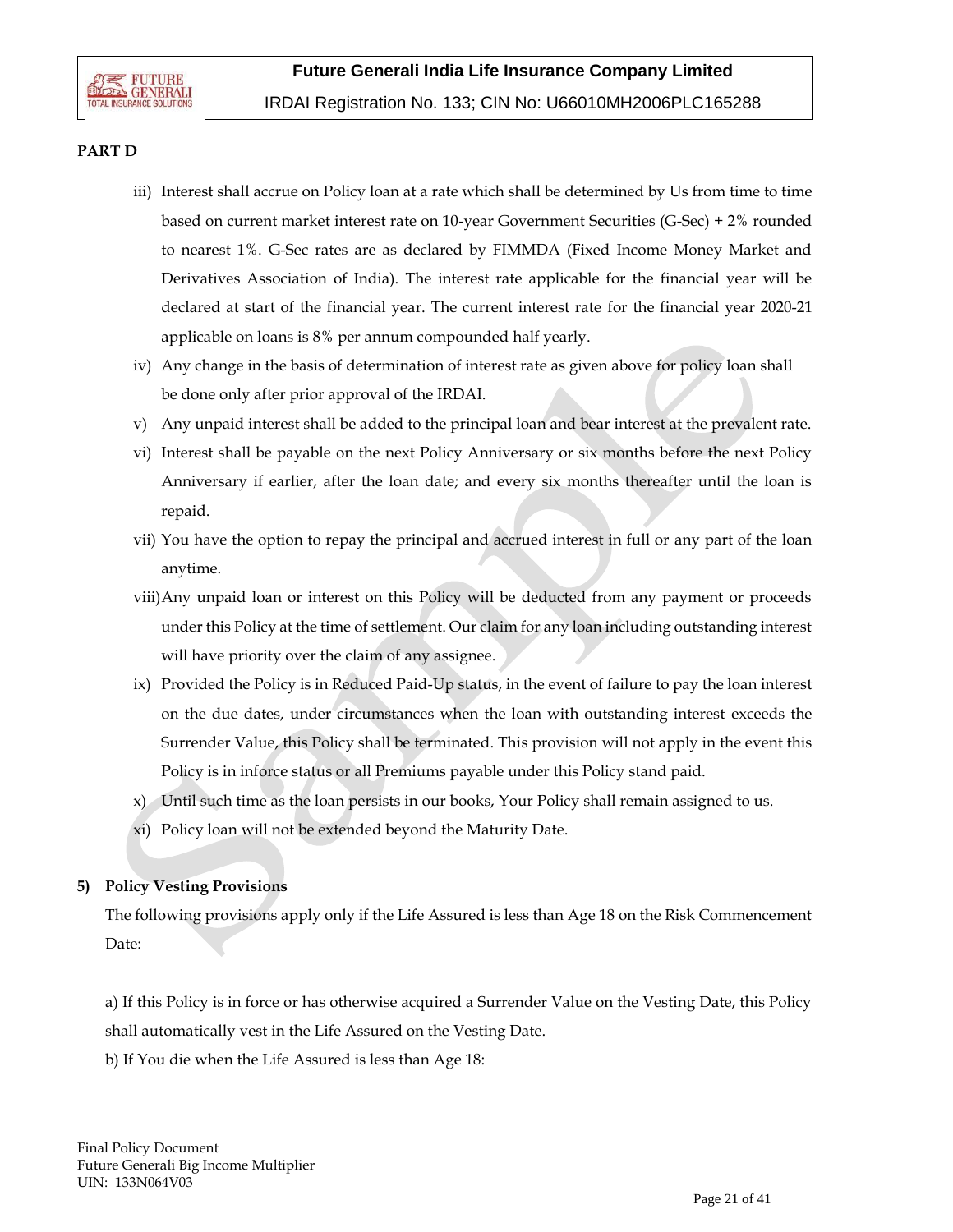

IRDAI Registration No. 133; CIN No: U66010MH2006PLC165288

### **PART D**

i) No immediate benefit will be payable under this Policy, but this Policy may be continued for the remainder of the Policy Term with the appointment of the Life Assured's parents or legal guardian as the Policyholder under this Policy for all purposes.

ii) If this Policy has been converted to a Reduced Paid-up Policy and a new policyholder is not available or interested in continuing this Policy on Your death, this Policy may either remain a Reduced Paid-up Policy for the remainder of the Policy Term or may be Surrendered in accordance with the provisions of Part D of this Policy by the Life Assured's parents or legal guardian provided that the necessary permission of the Indian courts/authorities has been obtained.

iii) If this Policy has not been converted to a Reduced Paid-up Policy and a new policyholder is not available or interested in continuing this Policy on Your death, this Policy will automatically lapse and the provisions of Part C of this Policy shall apply.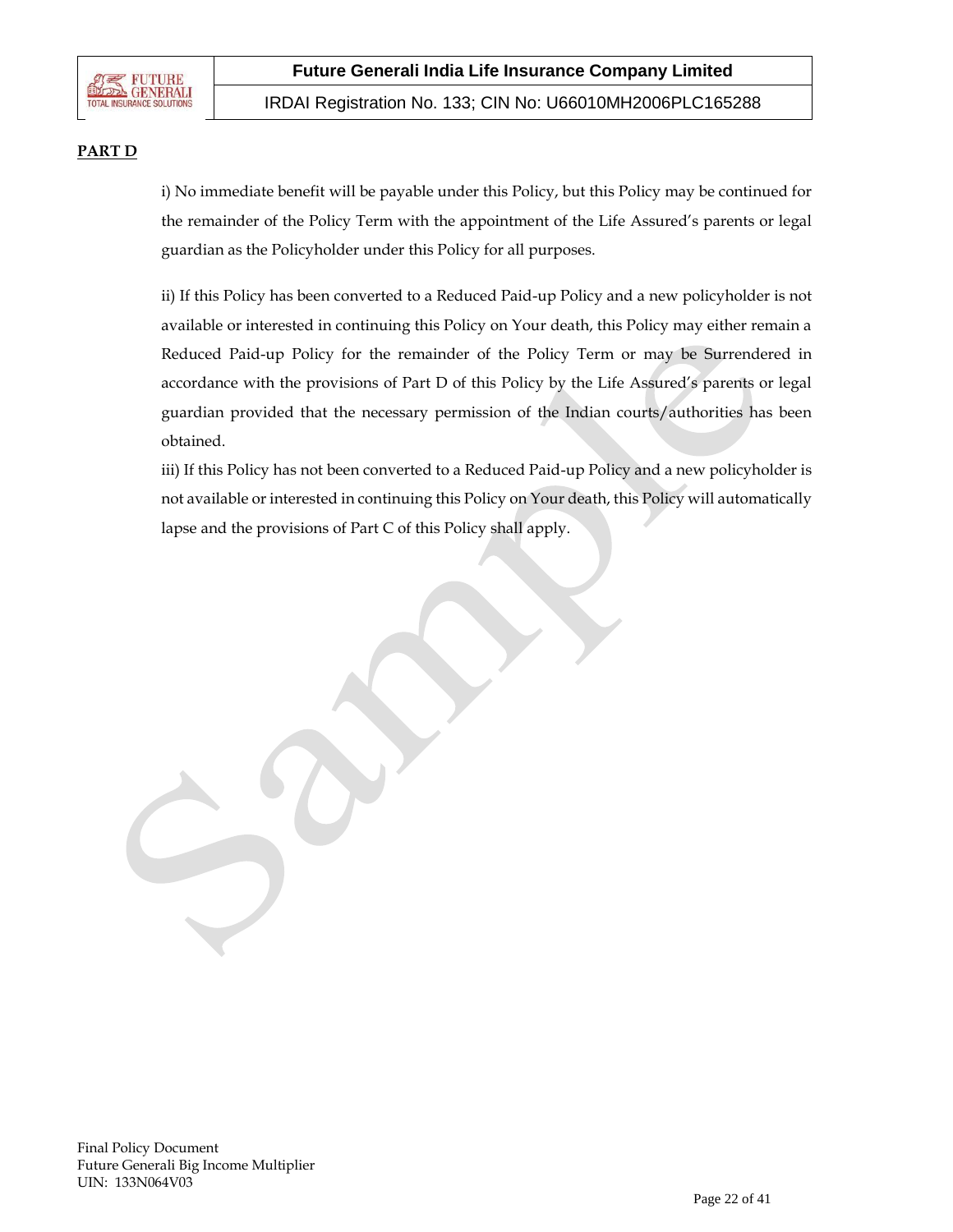

IRDAI Registration No. 133; CIN No: U66010MH2006PLC165288

# **PART E**

### **Applicable Charges, Funds & Fund Options**

- **1)** No charges or fees are applicable under this Policy.
- **2)** This Policy is a non-linked insurance product, so no funds or fund options are available.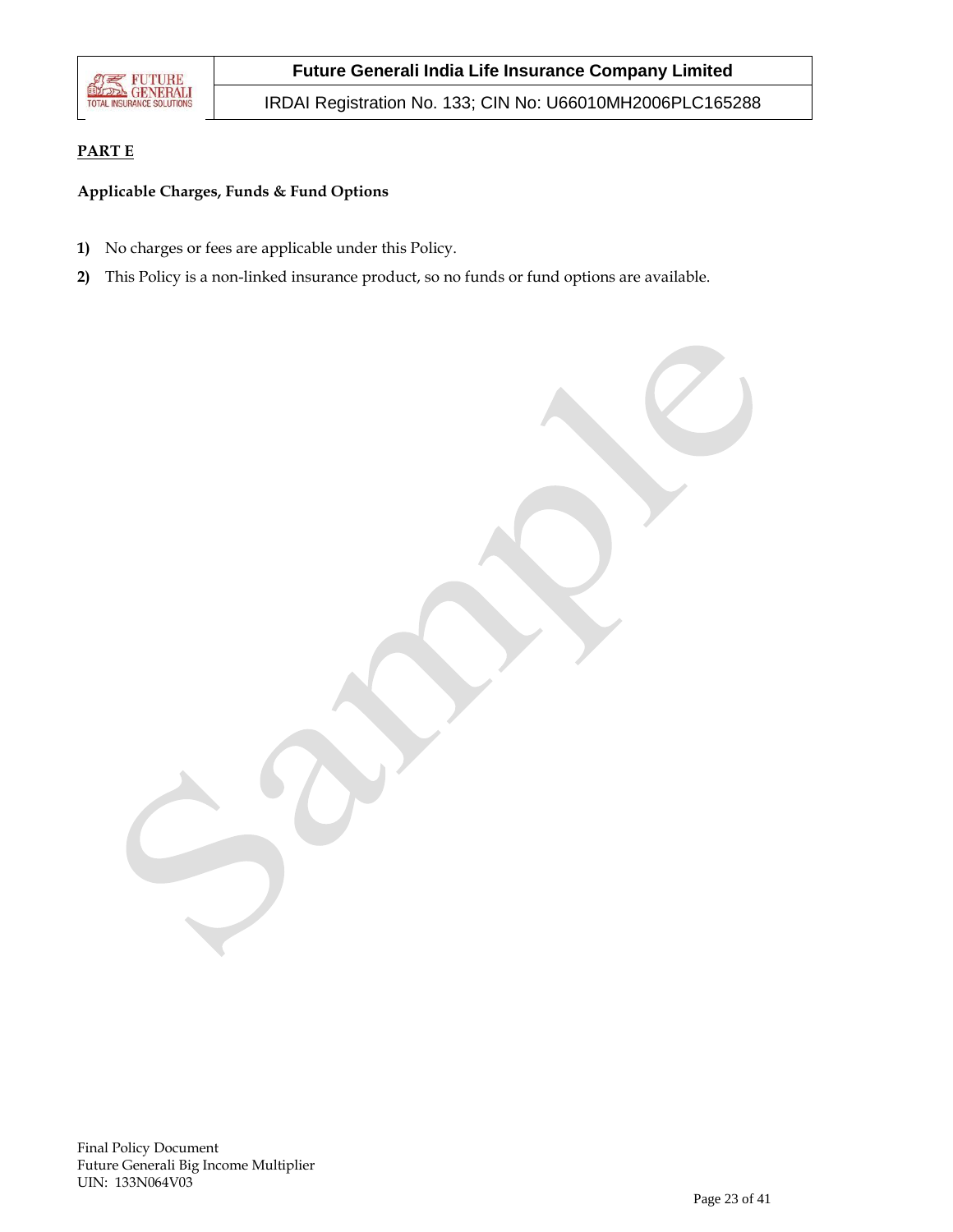

IRDAI Registration No. 133; CIN No: U66010MH2006PLC165288

### **PART F**

### **General Terms & Conditions**

#### **1) Non-Disclosure& Fraud**

Please note the terms of Section 45 of the Insurance Act, 1938, as amended from time to time, which states as follows:

- (1) *No policy of life insurance shall be called in question on any ground whatsoever after the expiry of three years from the date of the policy, i.e., from the date of issuance of the policy or the date of commencement of risk or the date of revival of the policy or the date of the rider to the policy, whichever is later.*
- (2) *A policy of life insurance may be called in question at any time within three years from the date of issuance of the policy or the date of commencement of risk or the date of revival of the policy or the date of the rider to the policy, whichever is later, on the ground of fraud:*

Provided that the insurer shall have to communicate in writing to the insured or the legal *representatives or nominees or assignees of the insured the grounds and materials on which such decision is based.*

*Explanation I.—For the purposes of this sub-section, the expression "fraud" means any of the following acts committed by the insured or by his agent, with intent to deceive the insurer or to induce the insurer to issue a life insurance policy:—*

*(a) the suggestion, as a fact of that which is not true and which the insured does not believe to be true;*

*(b) the active concealment of a fact by the insured having knowledge or belief of the fact;*

*(c) any other act fitted to deceive; and*

*(d) any such act or omission as the law specially declares to be fraudulent.*

*Explanation II.—Mere silence as to facts likely to affect the assessment of the risk by the insurer is not fraud, unless the circumstances of the case are such that regard being had to them, it is the duty of the insured or his agent keeping silence, to speak, or unless his silence is, in itself, equivalent to speak.*

(3) *Notwithstanding anything contained in sub-section(2), no insurer shall repudiate a life insurance policy on the ground of fraud if the insured can prove that the mis-statement of or suppression of a material fact was true to the best of his knowledge and belief or that there was no deliberate intention*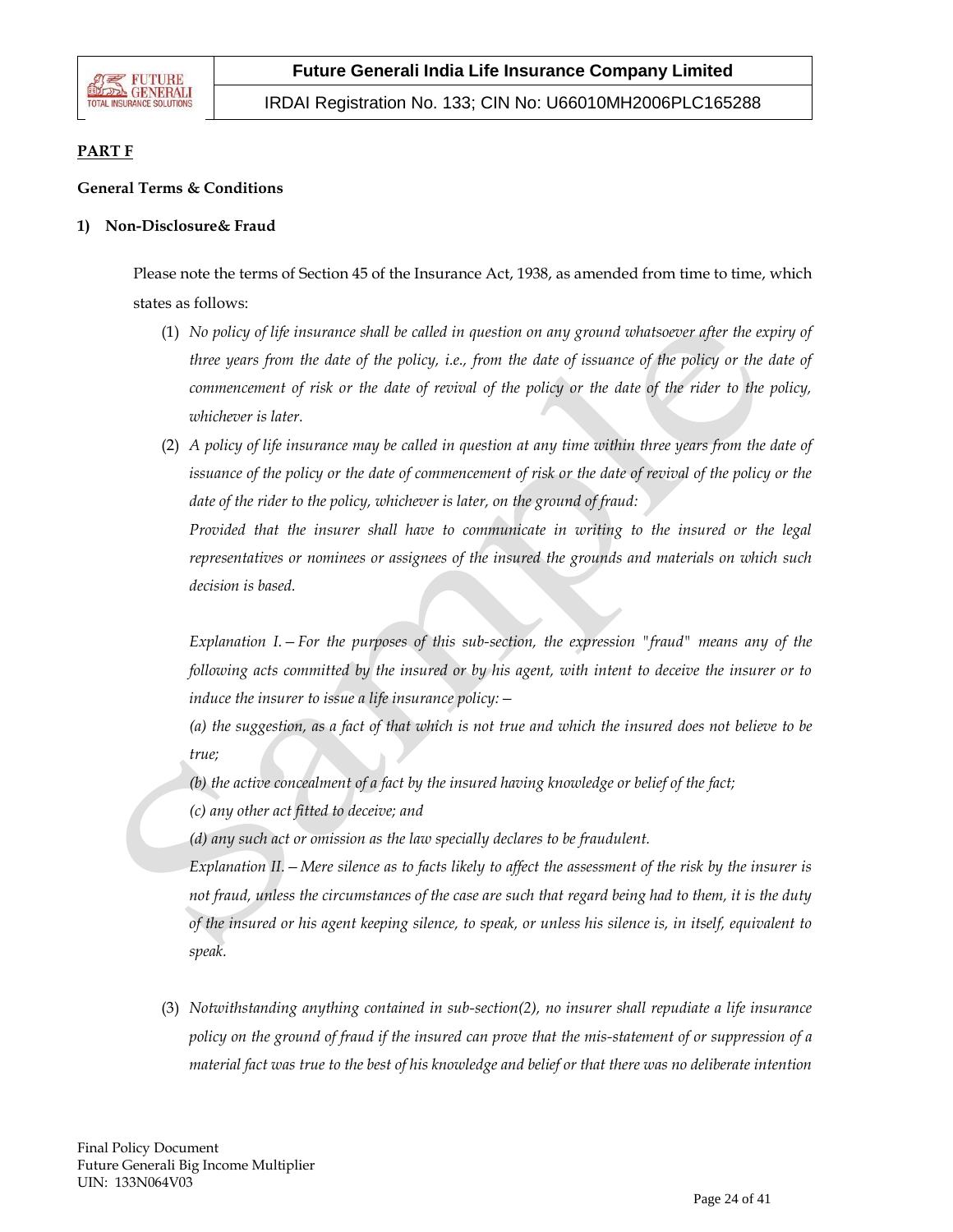

IRDAI Registration No. 133; CIN No: U66010MH2006PLC165288

### **PART F**

*to suppress the fact or that such mis-statement of or suppression of a material fact are within the knowledge of the insurer:*

*Provided that in case of fraud, the onus of disproving lies upon the beneficiaries, in case the policyholder is not alive.* 

*Explanation.—A person who solicits and negotiates a contract of insurance shall be deemed for the purpose of the formation of the contract, to be the agent of the insurer.*

(4) *A policy of life insurance may be called in question at any time within three years from the date of issuance of the policy or the date of commencement of risk or the date of revival of the policy or the date of the rider to the policy, whichever is later, on the ground that any statement of or suppression of a fact material to the expectancy of the life of the insured was incorrectly made in the proposal or other document on the basis of which the policy was issued or revived or rider issued:*

*Provided that the insurer shall have to communicate in writing to the insured or the legal representatives or nominees or assignees of the insured the grounds and materials on which such decision to repudiate the policy of life insurance is based.*

*Provided further that in case of repudiation of the policy on the ground of mis-statement or suppression of a material fact, and not on the ground of fraud, the premiums collected on the policy till the date of repudiation shall be paid to the insured or the legal representatives or nominees or assignees of the insured within a period of ninety days from the date of such repudiation.*

*Explanation.—For the purposes of this sub-section, the misstatement of or suppression of fact shall not be considered material unless it has a direct bearing on the risk undertaken by the insurer, the onus is on the insurer to show that had the insurer been aware of the said fact no life insurance policy would have been issued to the insured.*

(5) *Nothing in this section shall prevent the insurer from calling for proof of age at any time if he is entitled to do so, and no policy shall be deemed to be called in question merely because the terms of the policy are adjusted on subsequent proof that the age of the life insured was incorrectly stated in the proposal.*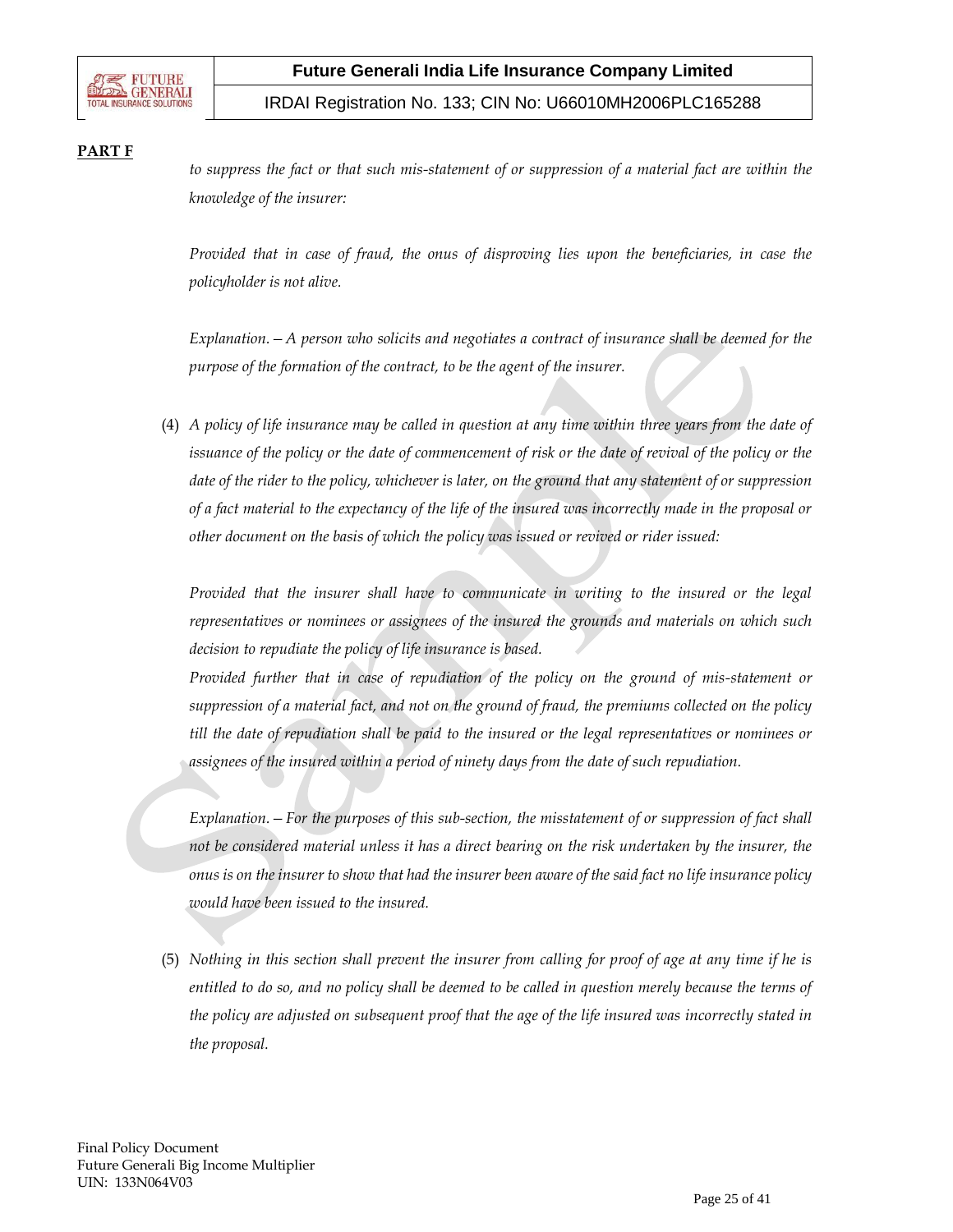

IRDAI Registration No. 133; CIN No: U66010MH2006PLC165288

# **PART F**

### **2) Prohibition of Rebates**

a) Please note the terms of Section 41 of the Insurance Act, 1938, as amended from time to time, which states as follows:

> *" (1)No person shall allow or offer to allow, either directly or indirectly, as an inducement to any person to take or renew or continue an insurance in respect of any kind of risk relating to lives or property in India, any rebate of the whole or part of the commission payable or any rebate of the premium shown on the policy, nor shall any person taking out or renewing or continuing a policy accept any rebate, except such rebate as may be allowed in accordance with the published prospectuses or tables of the insurer:*

> *Provided that acceptance by an insurance agent of commission in connection with a policy of life insurance taken out by himself on his own life shall not be deemed to be acceptance of a rebate of premium within the meaning of this sub-section if at the time of such acceptance the insurance agent satisfies the prescribed conditions establishing that he is a bona fide insurance agent employed by the insurer.*

> *(2) Any person making default in complying with the provisions of this section shall be liable for a penalty which may extend to ten lakh rupees."*

### **3) Statement of Age**

- a) This Policy is issued at the Age shown in the Schedule which is the Life Assured's declared Age as at the Policy Commencement Date. In the event the declared Age as at the Policy Commencement Date is found to be different from the actual Age on the Policy Commencement Date, without prejudice to Our other rights and remedies, including those under the Insurance Act, 1938, one of the following actions may be taken:
	- i) If the actual Age of the Life Assured is such that the Life Assured would not have been eligible under this insurance product either on Policy Commencement Date or on date of Death for insurance coverage, this Policy shall be cancelled with effect from the Policy Commencement Date and the Instalment Premium received shall be refunded after the deduction of the stamp duty charges and costs incurred by Us on the medical examination of the Life Assured, if any.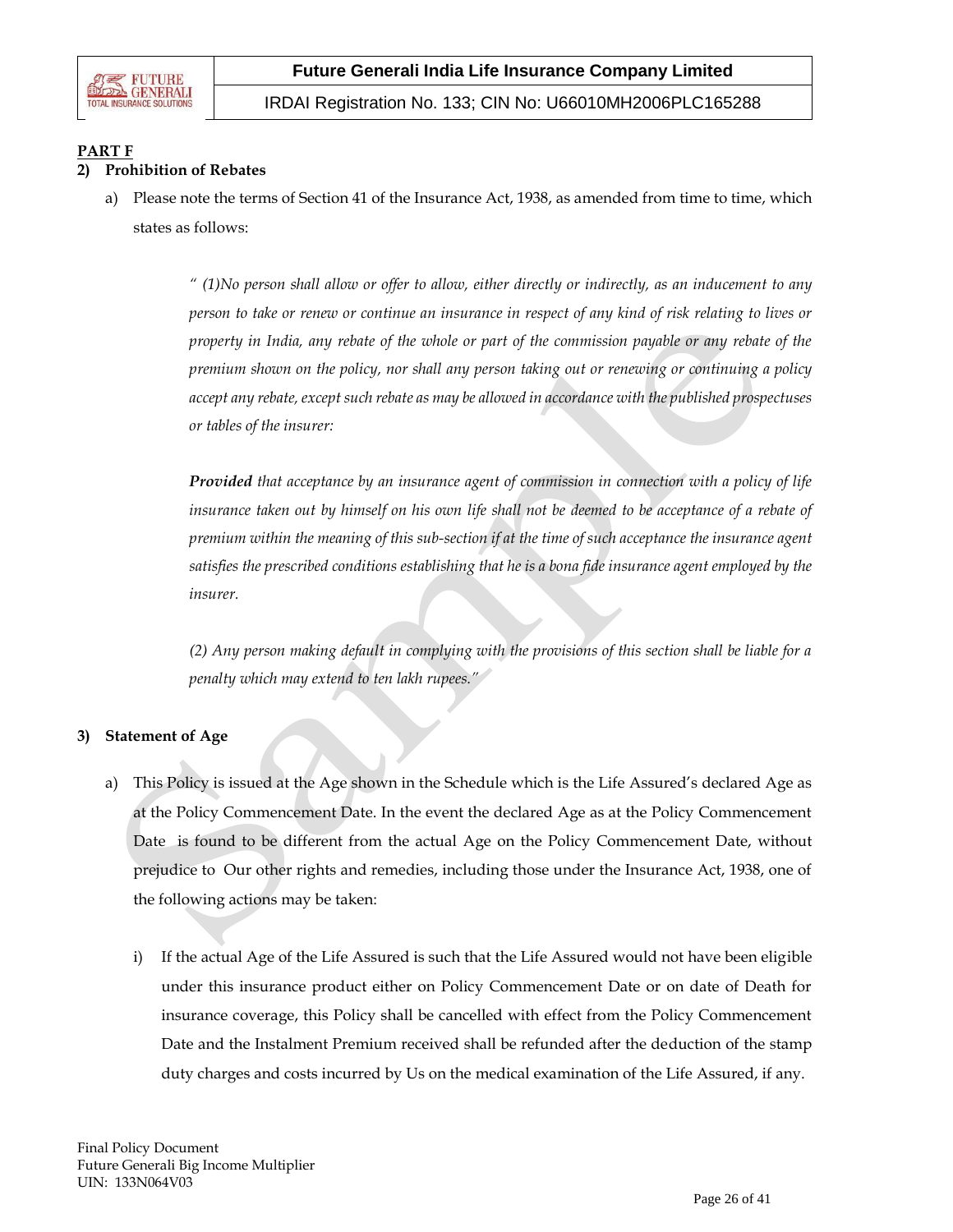# **PART F**

- ii) If the actual Age of the Life Assured is higher than the declared Age and higher Instalment Premiums should have been charged per Our board approved underwriting Policy, the benefits payable under this Policy shall be reduced to the amount that the Instalment Premiums received would have purchased at the actual Age of the Life Assured.
- iii) If the actual Age of the Life Assured is lower than the declared Age and lower Instalment Premiums should have been charged per Our board approved underwriting policy, We will refund any excess premiums received, without any interest.

### **4) Claims Procedures**

### **Payment of Death Benefits**

- a) The death of the Life Assured must be notified immediately to Us in writing.
- b) Affirmative proof of death and any appropriate documents as required by Us must be completed and furnished to Us, within 90 days from the date of death of the Life Assured, unless specified otherwise. However, a notification of claim received after 90 days may be accepted, if the claimant proves to Our satisfaction that there was delay for reason beyond the control of the claimant.
- c) The following documentation must necessarily be submitted to Us for Us to establish a death claim to Our satisfaction:
	- i) Original Policy Document;
	- ii) Original death certificate;
	- iii) Post mortem report / FIR, where applicable;
	- iv) Claim forms duly completed as required by Us;
	- v) Certificate from physician/hospital last attended showing cause of death wherever applicable;
	- vi) Legal evidence of title of the claimant where no valid nomination or assignment under this Policy exists or in cases where the title is in dispute;
	- vii) Proof of Age, if the Age has not been admitted earlier.
- d) We may, however, call for additional documents, if found necessary, in support of the claim.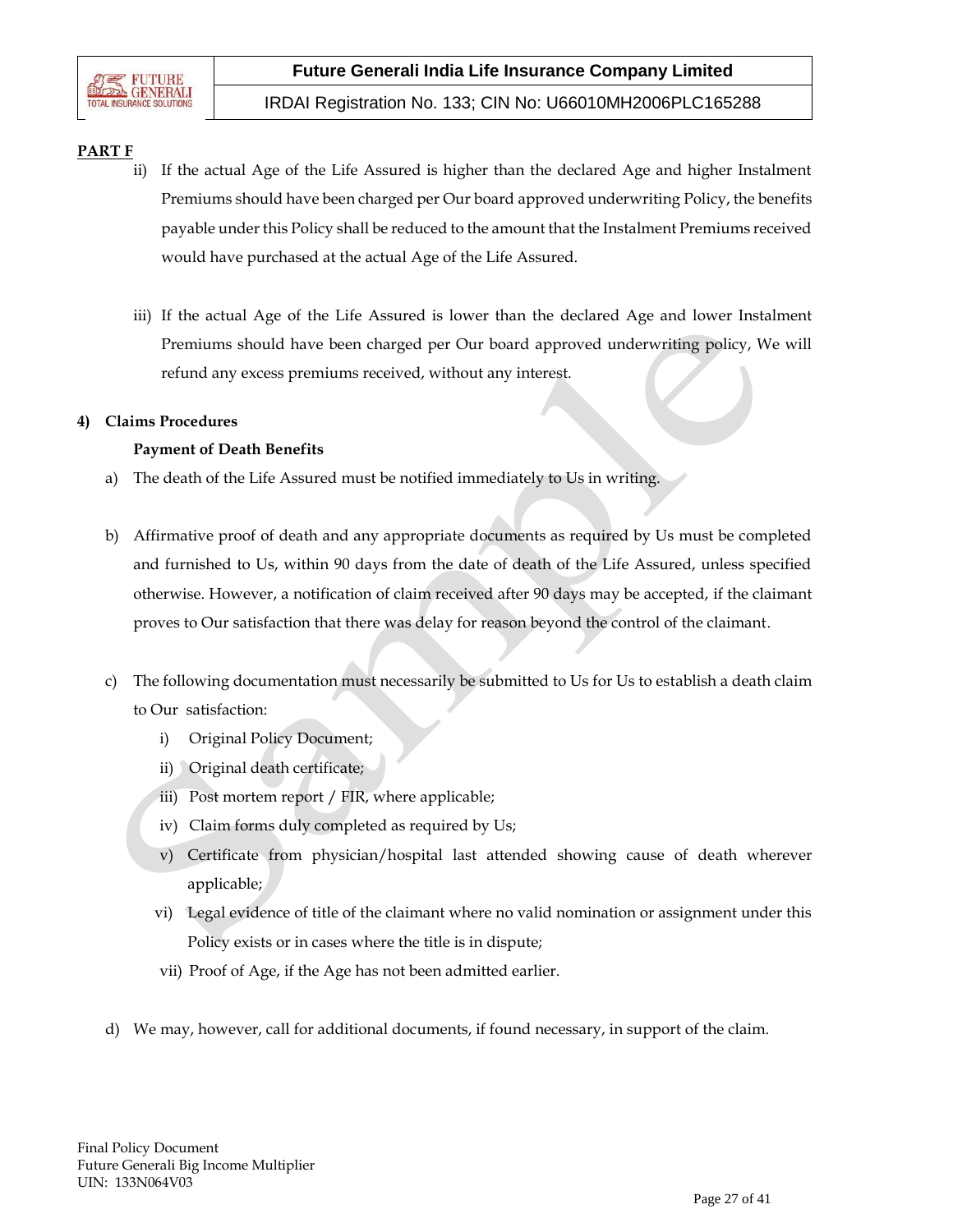

# **PART F**

# **5) The Policyholder's Rights**

a) You are the Policyholder of this Policy. Unless provided otherwise in the terms of this Policy or through the provisions of applicable Indian law, only You can, during the lifetime of the Life Assured, exercise all rights, privileges and options provided under this Policy subject to any Nominee's vested interest or any assignee's rights, if any.

### **6) Suicide Exclusion**

In case of death due to suicide within 12 months from the date of commencement of risk under the policy or from the date of revival of the policy, as applicable, the nominee or beneficiary of the policyholder shall be entitled to 80% of the total premiums paid till the date of death or the surrender value available as on the date of death whichever is higher, provided the policy is in force.

### **7) Assignment and transfer of insurance policies**

Please note the terms of Section 38 of the Insurance Act, 1938, as amended from time to time, which states as follows:

*(1) A transfer or assignment of a policy of insurance, wholly or in part, whether with or without consideration, may be made only by an endorsement upon the policy itself or by a separate instrument, signed in either case by the transferor or by the assignor or his duly authorised agent and attested by at least one witness, specifically setting forth the fact of transfer or assignment and the reasons thereof , the antecedents of the assignee and the terms on which the assignment is made.*

*(2) An insurer may, accept the transfer or assignment, or decline to act upon any endorsement made under sub-section (1) , where it has sufficient reason to believe that such transfer or assignment is not bonafide or is not in the interest of the policy-holder or in public interest or is for the purpose of trading of insurance policy.*

*(3) The insurer shall, before refusing to act upon the endorsement, record in writing the reasons for such refusal and communicate the same to the policy-holder not later than thirty days from the date of the policy-holder giving notice of such transfer or assignment.*

*(4) Any person aggrieved by the decision of an insurer to decline to act upon such transfer or assignment may within a period of thirty days from the date of receipt of the communication from the insurer containing reasons for such refusal, prefer a claim to IRDAI.*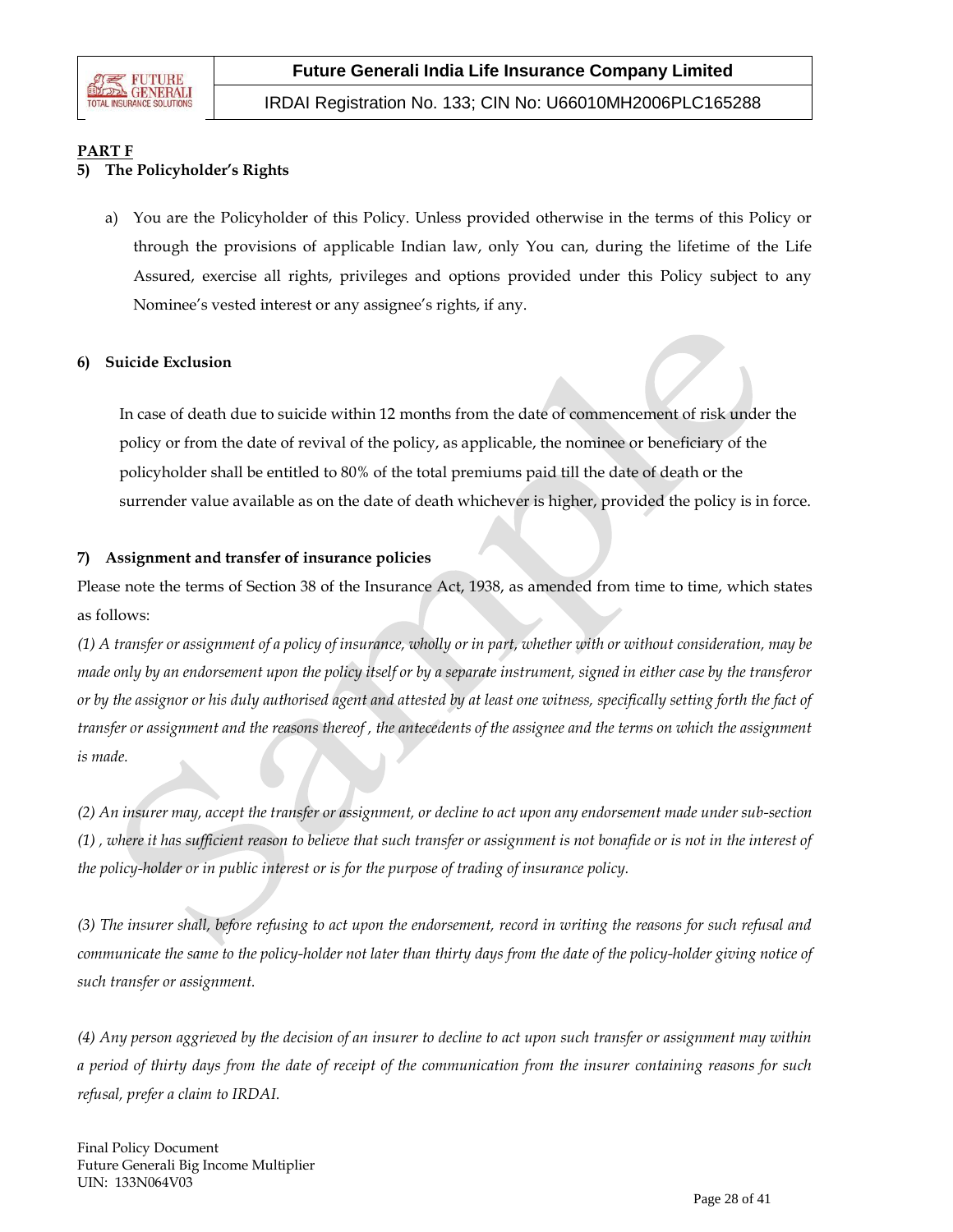

IRDAI Registration No. 133; CIN No: U66010MH2006PLC165288

### **PART F**

*(5) Subject to the provisions in sub-section (2) ,the transfer or assignment shall be complete and effectual upon the execution of such endorsement or instrument duly attested but except ,where the transfer or assignment is in favour of the insurer ,shall not be operative as against an insurer, and shall not confer upon the transferee or assignee, or his legal representative, any right to sue for the amount of such policy or the moneys secured thereby until a notice in writing of the transfer or assignment and either the said endorsement or instrument itself or a copy thereof certified to be correct by both transferor and transferee or their duly authorised agents have been delivered to the insurer:*

*Provided that where the insurer maintains one or more places of business in India, such notice shall be delivered only at the place in where the policy is being serviced.*

*(6) The date on which the notice referred to in sub-section (5) is delivered to the insurer shall regulate the priority of all claims under a transfer or assignment as between persons interested in the policy; and where there is more than one*  instrument of transfer or assignment, the priority of the claims under such instruments shall be governed by the *order in which the notices referred to in sub-section (5) are delivered:*

*Provided that if any dispute as to the priority of payment arises as between assignees, the dispute shall be referred to the IRDAI.*

*(7) Upon the receipt of the notice referred to in sub-section (5), the insurer shall record the fact of such transfer or assignment together with the date thereof and the name of the transferee or the assignee and shall, on the request of the person by whom the notice was given, or of the transferee or assignee, on payment of such fee as may be specified by regulations , grant a written acknowledgment of the receipt of such notice; and any such acknowledgment shall be conclusive evidence against the insurer that he has duly received the notice to which such acknowledgment relates.*

*(8) Subject to the terms and conditions of the transfer or assignment, the insurer shall, from the date of the receipt of the notice referred to in subsection (5), recognise the transferee or assignee named in the notice as the absolute transferee or assignee entitled to benefit under the policy, and such person shall subject to all liabilities and equities to which the transferor or assignor was subject at the date of the transfer or assignment and may institute any proceedings in relation to the policy, obtain a loan under the policy or surrender the policy without obtaining the consent of the transferor or assignor or making him a party to such proceedings.*

*Explanation.—Except where the endorsement referred to in sub-section (1) expressly indicates that the assignment or transfer is conditional in terms of subsection (10) hereunder, every assignment or transfer shall be deemed to be an* 

Final Policy Document Future Generali Big Income Multiplier UIN: 133N064V03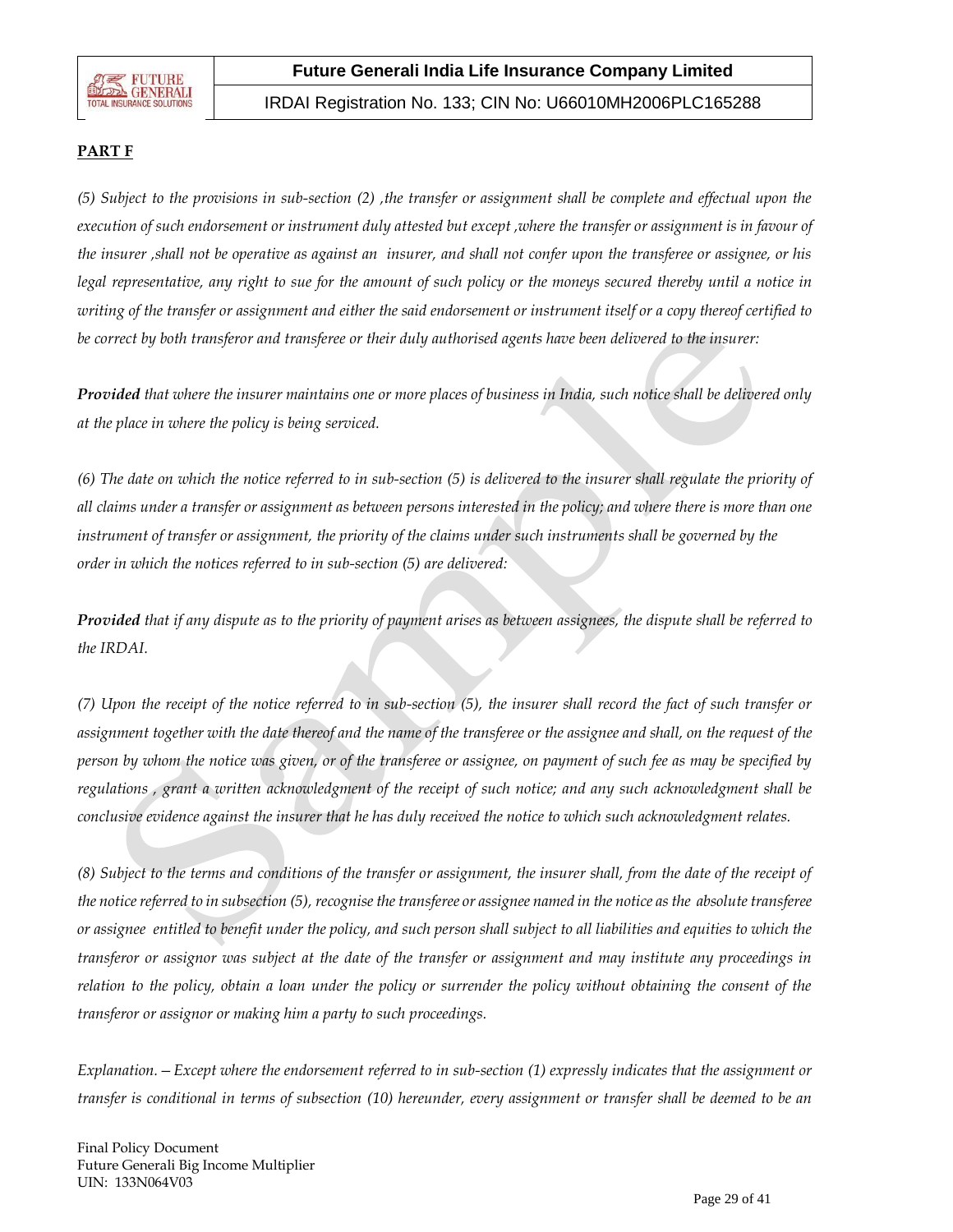

IRDAI Registration No. 133; CIN No: U66010MH2006PLC165288

### **PART F**

*absolute assignment or transfer and the assignee or transferee, as the case may be, shall be deemed to be the absolute assignee or transferee respectively.*

*(9) Any rights and remedies of an assignee or transferee of a policy of life insurance under an assignment or transfer effected prior to the commencement of the Insurance Laws (Amendment) Act, 2015 shall not be affected by the provisions of this section.*

*(10) Notwithstanding any law or custom having the force of law to the contrary, an assignment in favour of a person made upon the condition that -*

- *(a) the proceeds under the policy shall become payable to the policyholder or the nominee or nominees in the event of either the assignee or transferee predeceasing the insured ;or*
- *(b) The insured surviving the term of the policy, shall be valid:*

*Provided that a conditional assignee shall not be entitled to obtain a loan on the policy or surrender a policy.*

*(11) In the case of the partial assignment or transfer of a policy of insurance under sub-section (1), the liability of the insurer shall be limited to the amount secured by partial assignment or transfer and such policy-holder shall not be entitled to further assign or transfer the residual amount payable under the same policy.*

### **8) Nomination by policyholder**

Please note the terms of Section 39 of the Insurance Act, 1938, as amended from time to time, which states as follows:

*(1) The holder of a policy of life insurance on his own life, may, when effecting the policy or at any time before the policy matures for payment, nominate the person or persons to whom the money secured by the policy shall be paid in the event of his death:*

*Provided that, where any nominee is a minor, it shall be lawful for the policyholder to appoint any person in the manner laid down by the insurer, to receive the money secured by the policy in the event of his death during the minority of the nominee.*

*(2) Any such nomination in order to be effectual shall, unless it is incorporated in the text of the policy itself, be made by an endorsement on the policy communicated to the insurer and registered by him in the records relating to the policy*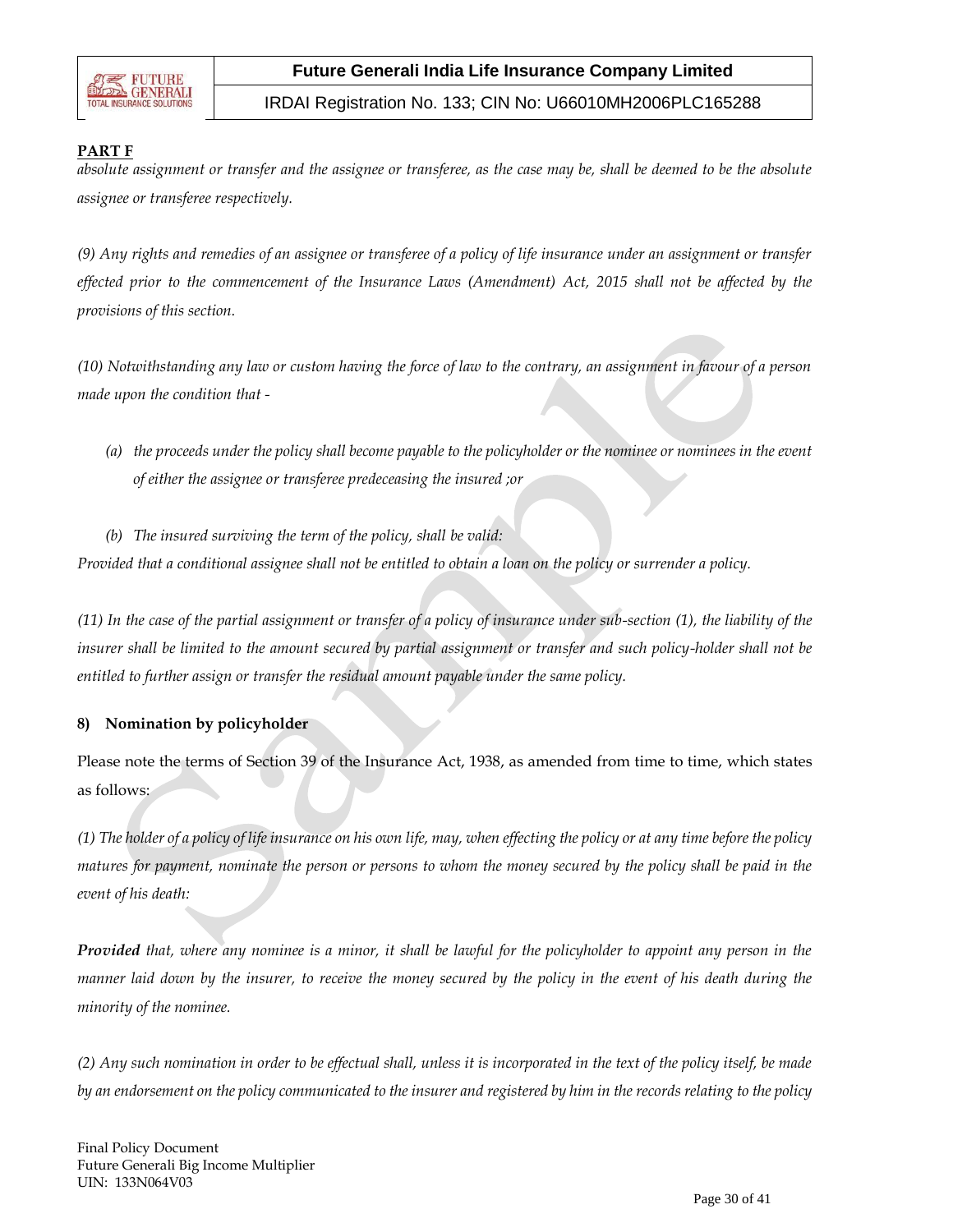

IRDAI Registration No. 133; CIN No: U66010MH2006PLC165288

### **PART F**

*and any such nomination may at any time before the policy matures for payment be cancelled or changed by an endorsement or a further endorsement or a will, as the case may be, but unless notice in writing of any such cancellation or change has been delivered to the insurer, the insurer shall not be liable for any payment under the policy made bona fide by him to a nominee mentioned in the text of the policy or registered in records of the insurer.*

*(3) The insurer shall furnish to the policyholder a written acknowledgment of having registered a nomination or a cancellation change thereof, and may charge a fee as may be specified by regulations for registering such cancellation or change.*

*(4) A transfer or assignment of a policy made in accordance with section 38 shall automatically cancel a nomination: Provided that the assignment of a policy to the insurer who bears the risks on the policy at the time of the assignment, in consideration of a loan granted by that insurer on the security of the policy within its surrender value, or its reassignment on repayment of the loan shall not cancel a nomination, but shall affect the rights of the nominee only to the extent of the insurer's interest in the policy:*

*Provided further that the transfer or assignment of a policy, whether wholly or in part, in consideration of a loan advanced by the transferee or assignee to the policyholder, shall not cancel the nomination but shall affect the rights of the nominee only to the extent of the interest of the transferee or assignee, as the case may be, in the policy:*

*Provided also that the nomination, which has been automatically cancelled consequent upon the transfer or assignment. the same nomination shall stand automatically revived when the policy is reassigned by the assignee or retransferred by the transferee in favour of the policy-holder on repayment of loan other than on a security of policy to the insurer.*

*(5) Where the policy matures for payment during the lifetime of the person whose life is insured or where the nominee or, if there are more nominees than one, all the nominees die before the policy matures for payment, the amount secured by the policy shall be payable to the policy-holder or his heirs or legal representatives or the holder of a succession certificate, as the case may be.*

*(6) Where the nominee or if there are more nominees than one, a nominee or nominees survive the person whose life is insured, the amount secured by the policy shall be payable to such survivor or survivors.*

*(7) Subject to the other provisions of this section, where the holder of a policy of insurance on his own life nominates his parents , or his spouse ,or his children, or his spouse and children ,or any of them , the nominee or nominees shall be beneficially entitled to the amount payable by the insurer to him or them under sub-section (6) unless it is proved that the holder of the policy, having regard to the nature of his title to the policy, could not have conferred any such*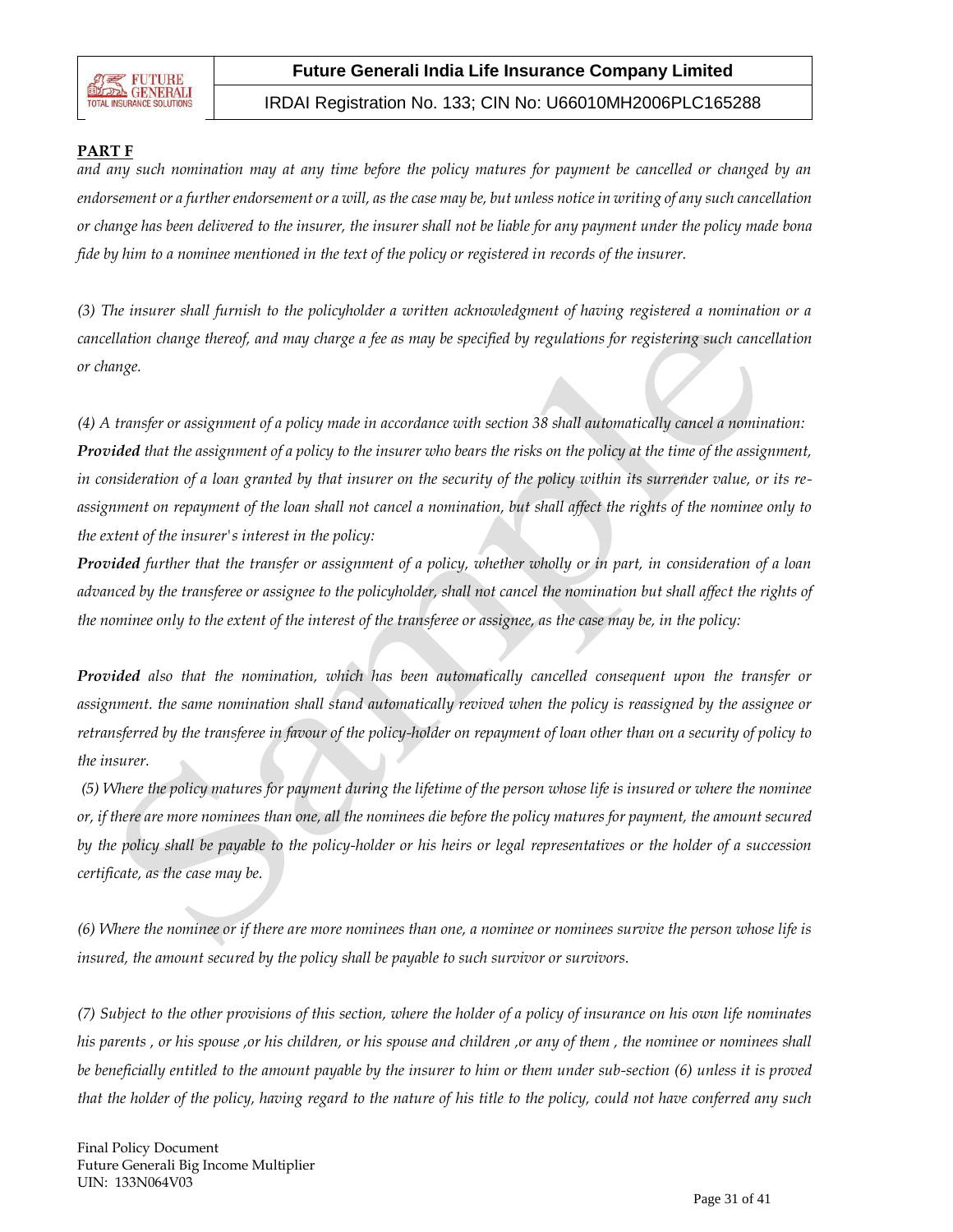

IRDAI Registration No. 133; CIN No: U66010MH2006PLC165288

#### **PART F**

*beneficial title on the nominee.*

*(8) Subject as aforesaid, where the nominee, or if there are more nominees than one , a nominee or nominees , to whom sub-section (7) applies, die after the person whose life is insured but before the amount secured by the policy is paid , the amount secured by the policy, or so much of the amount secured by the policy as represents the share of the nominee or nominees so dying (as the case may be), shall be payable to the heirs or legal representatives of the nominee or nominees or the holder of a succession certificate, as the case may be, and they shall be beneficially entitled to such amount.*

*(9) Nothing in sub-sections (7) and (8) shall operate to destroy or impede the right of any creditor to be paid out of the proceeds of any policy of life insurance.*

*(10) The provisions of sub-sections (7) and (8) shall apply to all policies of life insurance maturing for payment after the commencement of the Insurance Laws (Amendment) Act, 2015.*

*(11) Where a policy-holder dies after the maturity of the policy but the proceeds and benefit of his policy has not been made to him because of his death, in such a case, his nominee shall be entitled to the proceeds and benefit of his policy.*

*(12) The provisions of this section shall not apply to any policy of life insurance to which section 6 of the Married Women's Property Act, 1874 , applies or has at any time applied:*

*Provided that where a nomination made whether before or after the commencement of the Insurance Laws (Amendment) Act, 2015, in favour of the wife of the person who has insured his life or of his wife and children or any of them is expressed, whether or not on the face of the policy, as being made under this section, the said section 6 shall be deemed not to apply or not to have applied to the policy.*

### **9) Loss of Policy Document**

If the Policy Document is lost or misplaced, You should submit to Us a written request stating the fact and the reason for the loss. If We are satisfied that the Policy Document is lost or misplaced, then, We will issue You a duplicate Policy Document by charging an amount as decided by Us from time to time. Upon the issue of the duplicate Policy Document, the original Policy Document will automatically cease to have any validity with immediate effect.

You agree to indemnify us and hold us free and harmless from any costs, expenses, claims, awards or judgments arising out of or in relation to the original Policy Document.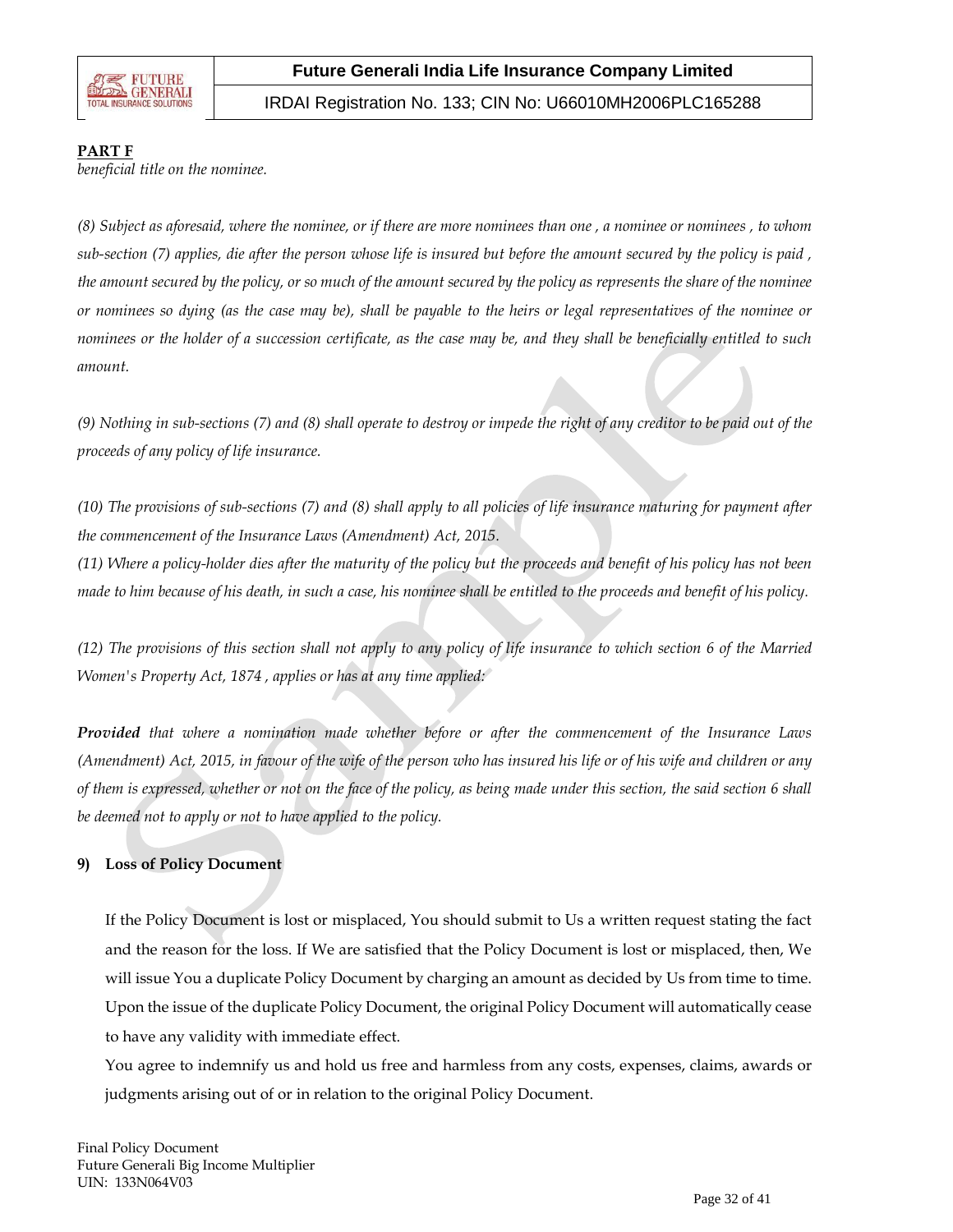

### **PART F**

#### **10) Restrictions on Travel, Residence & Occupation**

a) This Policy does not impose any restrictions on to travel, residence or occupation, unless specified otherwise in Part C of this Policy or under applicable Indian law.

#### **11) Governing Law & Jurisdiction**

- a) This Policy shall be governed by and is subject to Indian law.
- b) Any and all disputes arising under or in relation to this Policy shall be subject to the jurisdiction of the Indian courts.
- c) The terms and conditions of this Policy, including the premiums and benefits payable under this Policy are subject to variation in accordance with directions of the IRDAI and the relevant provisions of Indian law.

#### **12) Electronic Transactions**

a) All remote transactions effected through the Internet, world wide web, electronic data interchange, call centres, teleservice operations (whether voice, video, data or combination thereof) or by means of electronic, computer, automated machines network or through other means of telecommunication, established by Us or on Our behalf, for and in respect of this Policy or its terms, shall constitute legally binding on either part if valid transactions as per extant laws applicable and are done in adherence to and in compliance with Our terms and conditions for such facilities, as may be prescribed from time to time.

#### **13) Policy Currency**

a) All amounts payable either to or by Us under this Policy shall be in Indian Rupees only.

#### **14) Address for Correspondence**

a) Any notice, information, request or instruction to Us must be in writing and delivered to the address intimated by Us to You, which is currently intimated to You as follows:

> Chief – Operations Future Generali India Life Insurance Co. Ltd. Ground floor of Lodha I – Think techno campus

Final Policy Document Future Generali Big Income Multiplier UIN: 133N064V03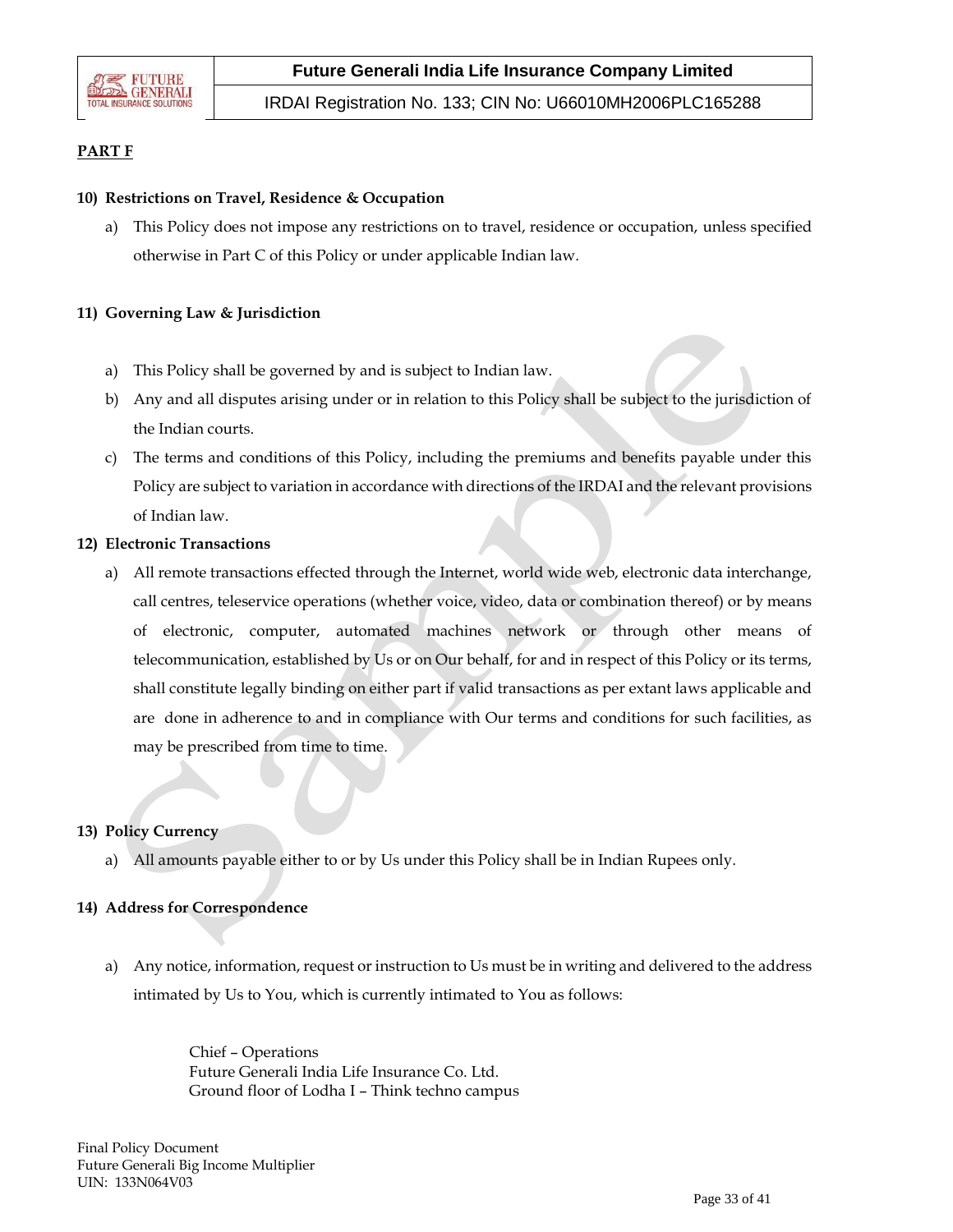

IRDAI Registration No. 133; CIN No: U66010MH2006PLC165288

## **PART F**

A wing – 1 st floor, Pokhran Road -2 Off eastern express Highway Behind TCS Bldg. Thane (West) Thane 400607

- b) We may change the address stated above and intimate You of such change in writing.
- c) Any notice, information or instruction from Us to You shall be mailed to Your address stated in the Schedule or to the changed address as intimated by You to Us in writing.
- d) Please communicate any change in Your address or any other communication details immediately, as it helps Us to reach to You faster. The correct address ensures that all our communications reach to you timely.

### **15) Applicable Taxes & Duties**

The tax benefits on this Policy shall be as per the prevailing tax laws in India and amendments thereto from time to time. In respect of any payment made or to be made under this Policy, We will deduct or charge or recover taxes and other levies, as applicable at such rates as notified by the government or such other body authorised by the government from time to time. Tax laws are subject to change.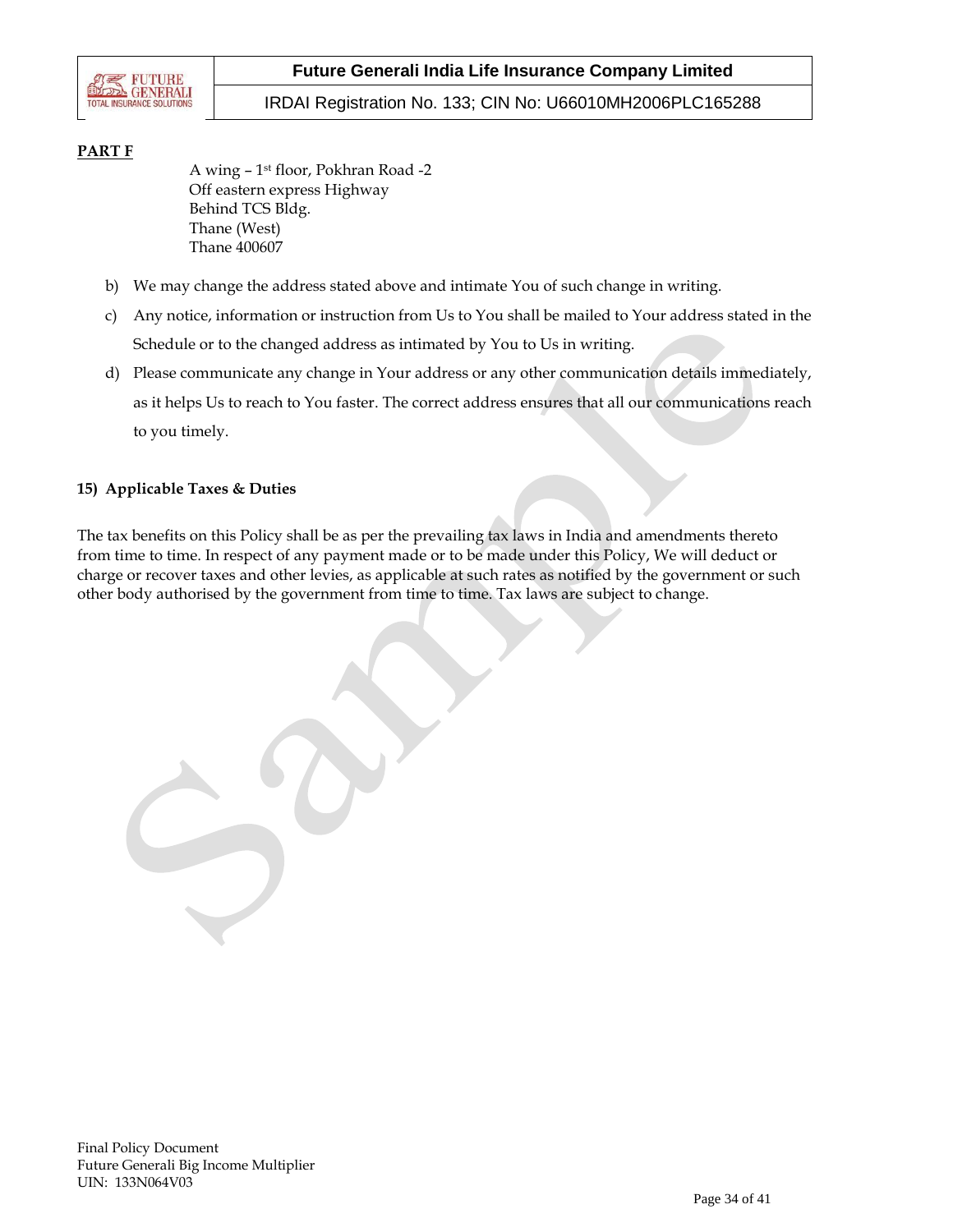

IRDAI Registration No. 133; CIN No: U66010MH2006PLC165288

### **PART G**

#### **Grievance Redressal Procedure & List of Insurance Ombudsmen**

- **1)** In case of any grievance, please approach the following in the order given below:
	- a) In the event of any complaint/grievance under this Policy, a reference may be made to Our office at the following address giving the nature and full particulars of the grievance:-

#### **Grievance Redressal Department Future Generali India Life Insurance Company Limited**

Ground floor of Lodha i – Think techno campus, A wing – 1st floor, Pokhran Road -2, Off eastern express Highway, Behind TCS Bldg Thane (West) Thane 400607 Email ID: care@futuregenerali.in Our website: [life.futuregenerali.in](http://.futuregenerali.in/) Contact No : 022-41514500 Toll Free No: 1800 102 2355

b) In case the decision of the above office is not satisfactory, or there is no response from the office within 10 days, the following official for resolution of the grievance may be contacted:-

### **Grievance Redressal Officer Future Generali India Life Insurance Company Limited**

Ground floor of Lodha i – Think techno campus, A wing – 1st floor, Pokhran Road -2, Off eastern express Highway, Behind TCS Bldg Thane (West) Thane 400607 Contact No: 022 41514712 Toll Free No: 1800 102 2355 Email: gro@futuregenerali.in

In case you have not received any response within 30 days from the date filing of complaints with us, you can approach Insurance Ombudsman as per the details specified in Annexure I

c) In case Our decision/resolution of the grievance is not satisfactory, the IRDAI (Insurance Regulatory and Development Authority of India) through the Integrated Grievance Management System (IGMS) may be approached on the following contact details. The IGMS provides a gateway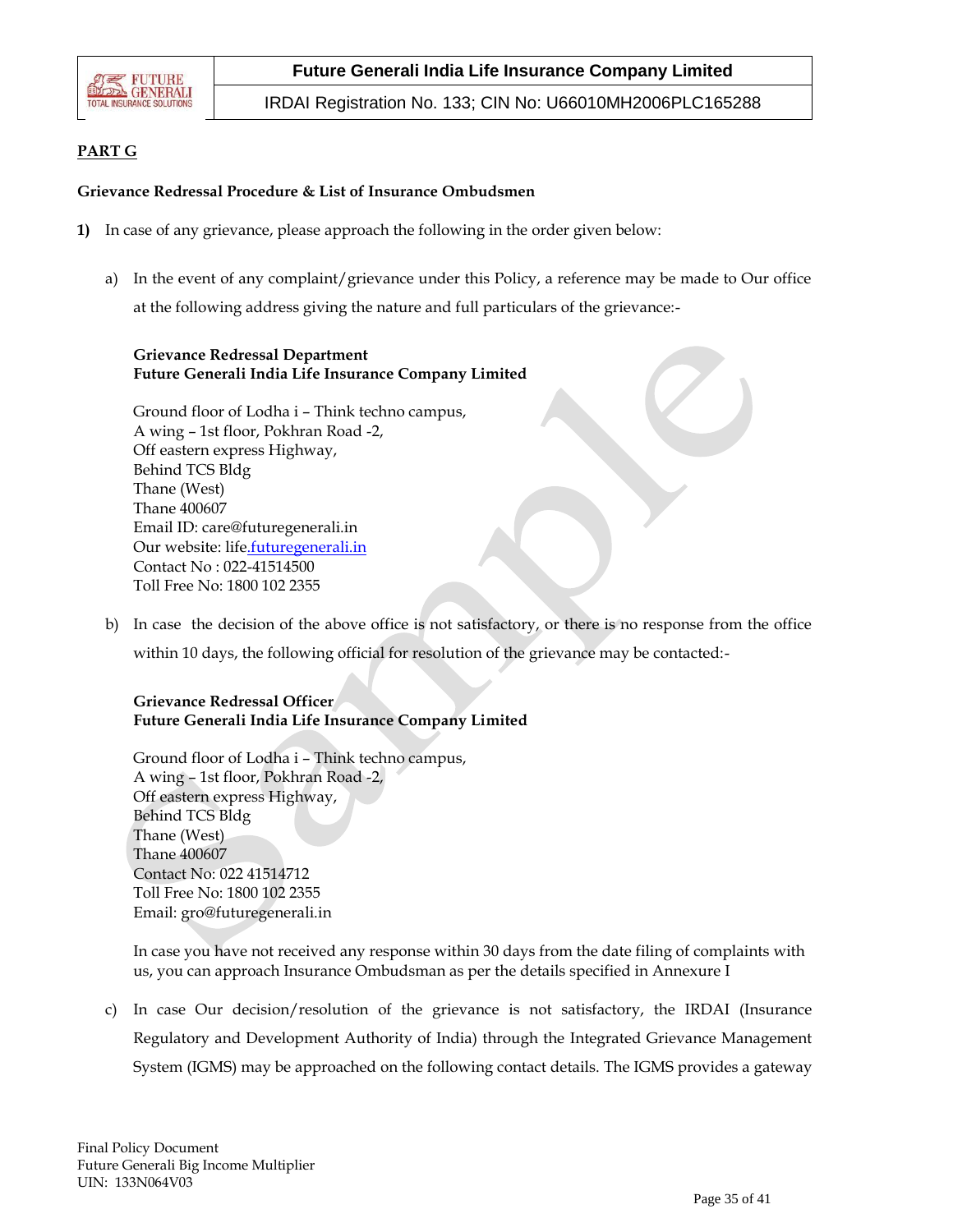

IRDAI Registration No. 133; CIN No: U66010MH2006PLC165288

### **PART G**

for policyholders to register complaints with insurance companies first and if required the same can be escalated to the IRDAI Grievance Cell.

### **IRDAI Grievance Call Centre (IGCC)**

CallCenter: TOLL FREE NUMBER (155255) for voice calls Email ID: complaints@irda.gov.in

A complaint may also be registered online at: http://www.igms.irda.gov.in/ Address for communication for complaints by paper/fax: Consumer affairs Department, Insurance Regulatory and Development Authority of India , Sy.No.115/1, Financial District, Nanakramguda, Gachibowli, Hyderabad – 500 032 Fax 91 – 40 – 66789768

### d) **Insurance Ombudsman**

- i) In case Our decision/resolution is not satisfactory, the Insurance Ombudsman Appointed under the provisions of Insurance Ombudsman Rules, 2017 may be approached if the grievance pertains to:
	- a. delay in settlement of claims, beyond the time specified in the regulations, framed under the Insurance Regulatory and Development Authority of India Act, 1999;
	- b. any partial or total repudiation of claims by the life insurer, General insurer or the health insurer ;
	- c. disputes over premium paid or payable in terms of insurance policy;
	- d. misrepresentation of policy terms and conditions at any time in the policy document or policy contract;
	- e. legal construction of insurance policies in so far as the dispute relates to claim;
	- f. policy servicing related grievances against insurers and their agents and intermediaries;
	- g. issuance of life insurance policy, general insurance policy including health insurance policy which is not in conformity with the proposal form submitted by the proposer;
	- h. non-issuance of insurance policy after receipt of premium in life insurance and general insurance including health insurance; and
	- i. any other matter resulting from the violation of provisions of the Insurance Act, 1938 or the regulations ,circulars, guidelines or instructions issued by the IRDAI from time to time or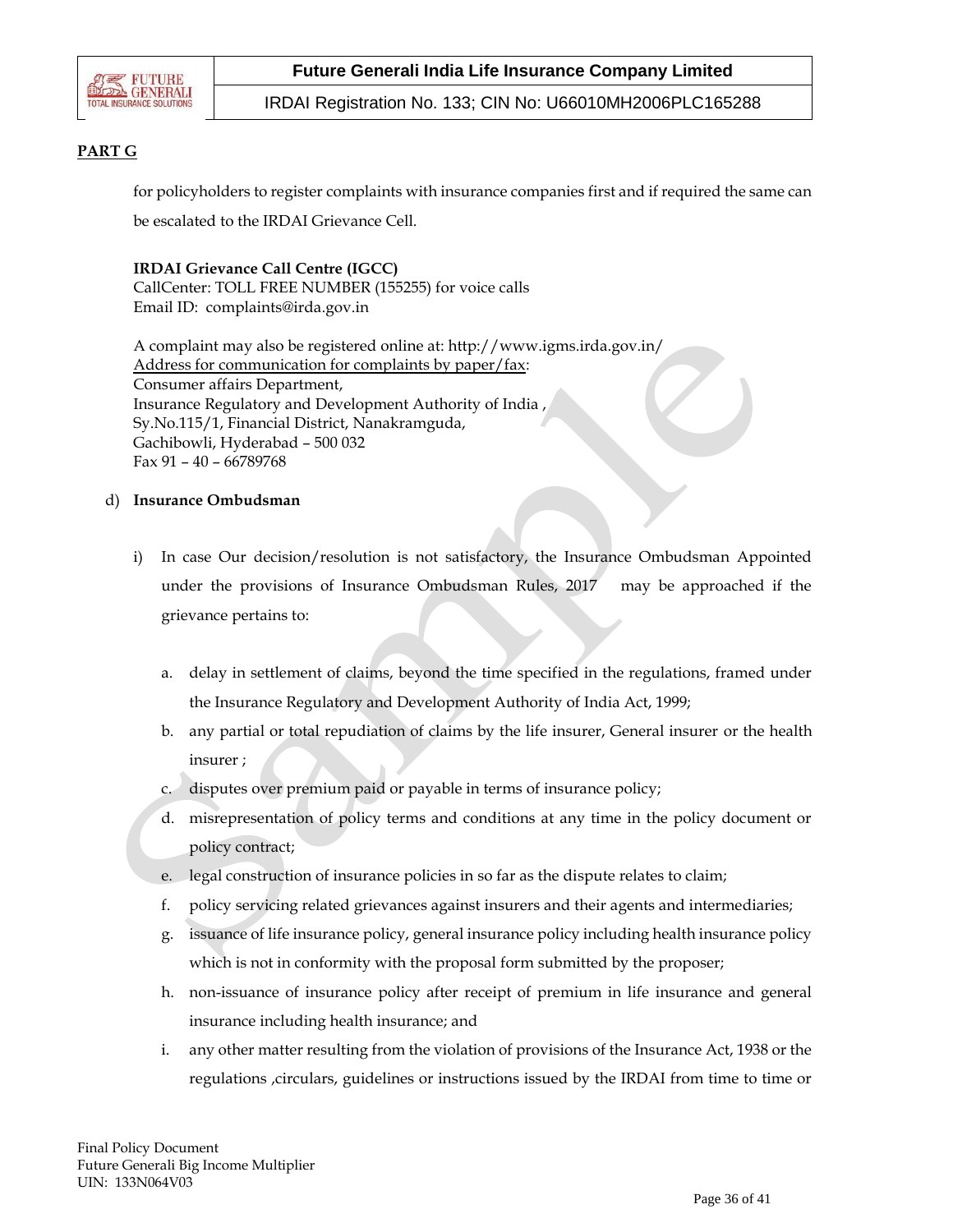

IRDAI Registration No. 133; CIN No: U66010MH2006PLC165288

### **PART G**

the terms and conditions of the policy contract, in so far as they relate to issues mentioned at clauses (a) to (f)

- ii) Further, As per Rule 14(3) of the Insurance Ombudsman Rules 2017, the complaint to the Insurance Ombudsman can be made only if:
	- a. the complainant makes a written representation to the insurer named in the complaint and—
		- (i) either the insurer had rejected the complaint; or
		- (ii) the complainant had not received any reply within a period of one month after the insurer received his representation; or
		- (iii) the complainant is not satisfied with the reply given to him by the insurer;
	- b. The complaint is made within one year—
		- (i) after the order of the insurer rejecting the representation is received; or
		- (ii) after receipt of decision of the insurer which is not to the satisfaction of the complainant;
		- (iii) after expiry of a period of one month from the date of sending the written representation to the insurer if the insurer fails to furnish reply to the complainant

The Insurance Ombudsman is an organization that addresses grievances that are not settled to Your satisfaction. The list of Insurance Ombudsmen offices is provided as Annexure I to this Policy. Further, the list of Insurance Ombudsmen offices is also available at the website below:

[http://www.ecoi.co.in](http://www.ecoi.co.in/)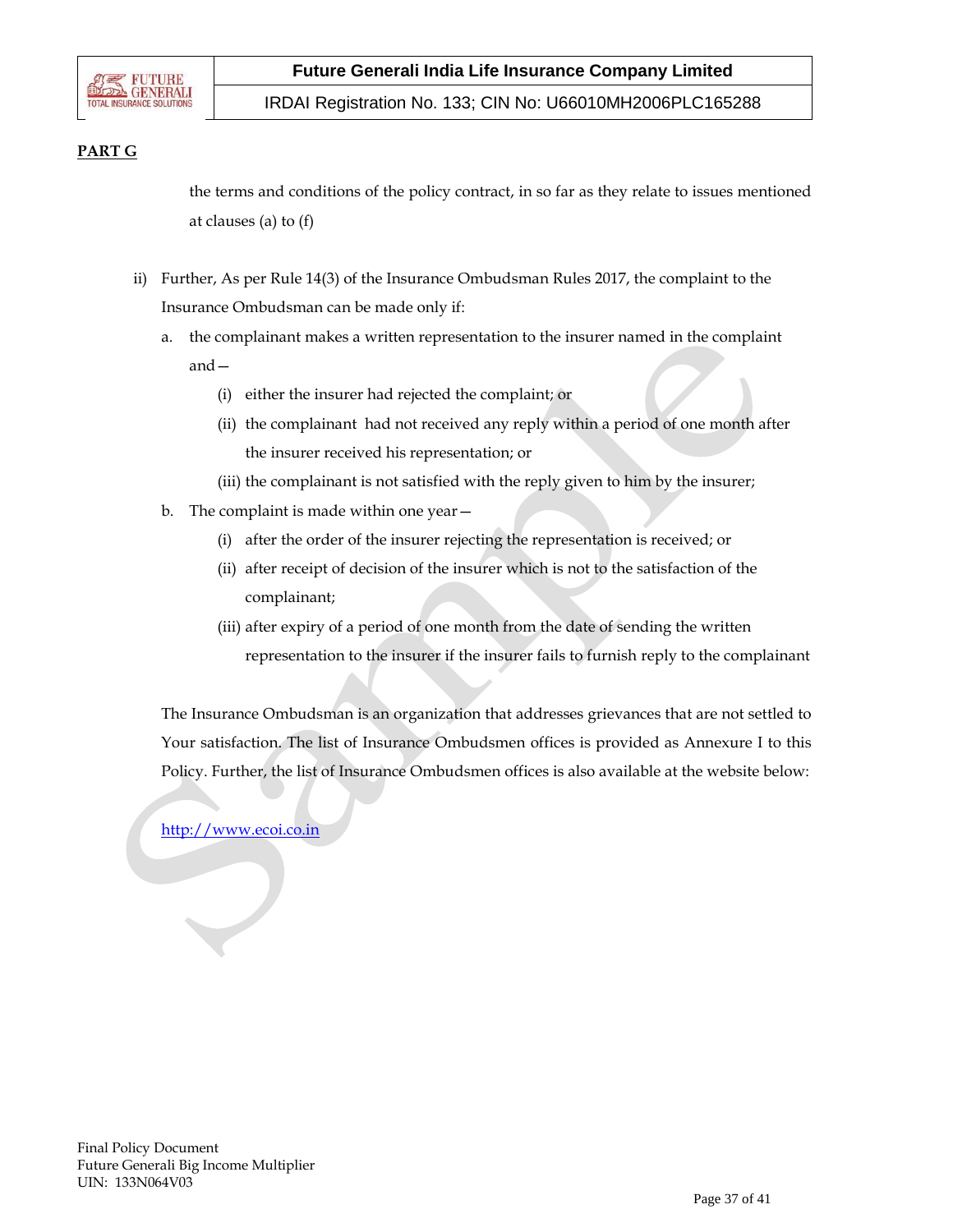

IRDAI Registration No. 133; CIN No: U66010MH2006PLC165288

# **PART G**

# **ANNEXURE I**

|  | LIST OF INSURANCE OMBUDSMEN |  |  |
|--|-----------------------------|--|--|
|--|-----------------------------|--|--|

| <b>CONTACT DETAILS</b>                                                                                                                                                                                                                                                      | <b>JURISDICTION</b>                                                                      |  |  |
|-----------------------------------------------------------------------------------------------------------------------------------------------------------------------------------------------------------------------------------------------------------------------------|------------------------------------------------------------------------------------------|--|--|
|                                                                                                                                                                                                                                                                             | (Union Territory, District)                                                              |  |  |
| <b>AHMEDABAD</b><br>Office of the Insurance Ombudsman,<br>2nd floor, Ambica House,<br>Near C.U. Shah College,<br>5, Navyug Colony, Ashram Road,<br>Ahmedabad - 380 014.<br>Tel.: 079 - 27546150 / 27546139<br>Fax: 079 - 27546142<br>Email: bimalokpal.ahmedabad@ecoi.co.in | Gujarat,<br>Dadra & Nagar Haveli,<br>Daman and Diu.                                      |  |  |
| <b>BENGALURU</b><br>Office of the Insurance Ombudsman,<br>Jeevan Soudha Building, PID No. 57-27-N-19<br>Ground Floor, 19/19, 24th Main Road,<br>JP Nagar, Ist Phase,<br>Bengaluru - 560 078.<br>Tel.: 080 - 26652048 / 26652049<br>Email: bimalokpal.bengaluru@ecoi.co.in   | Karnataka.                                                                               |  |  |
| <b>BHOPAL</b>                                                                                                                                                                                                                                                               |                                                                                          |  |  |
| Office of the Insurance Ombudsman,<br>Janak Vihar Complex, 2nd Floor,<br>6, Malviya Nagar, Opp. Airtel Office,<br>Near New Market,<br>Bhopal - 462 003.<br>Tel.: 0755 - 2769201 / 2769202<br>Fax: 0755 - 2769203<br>Email: bimalokpal.bhopal@ecoi.co.in                     | Madhya Pradesh<br>Chattisgarh.                                                           |  |  |
| <b>BHUBANESHWAR</b><br>Office of the Insurance Ombudsman,<br>62, Forest park,<br>Bhubneshwar - 751 009.<br>Tel.: 0674 - 2596461 / 2596455<br>Fax: 0674 - 2596429<br>Email: bimalokpal.bhubaneswar@ecoi.co.in                                                                | Orissa.                                                                                  |  |  |
| <b>CHANDIGARH</b>                                                                                                                                                                                                                                                           |                                                                                          |  |  |
| Office of the Insurance Ombudsman,<br>S.C.O. No. 101, 102 & 103, 2nd Floor,<br>Batra Building, Sector 17 - D,<br>Chandigarh - 160 017.<br>Tel.: 0172 - 2706196 / 2706468<br>Fax: 0172 - 2708274<br>Email: bimalokpal.chandigarh@ecoi.co.in                                  | Punjab, Haryana, Himachal Pradesh, Jammu & Kashmir and<br>Union territory of Chandigarh. |  |  |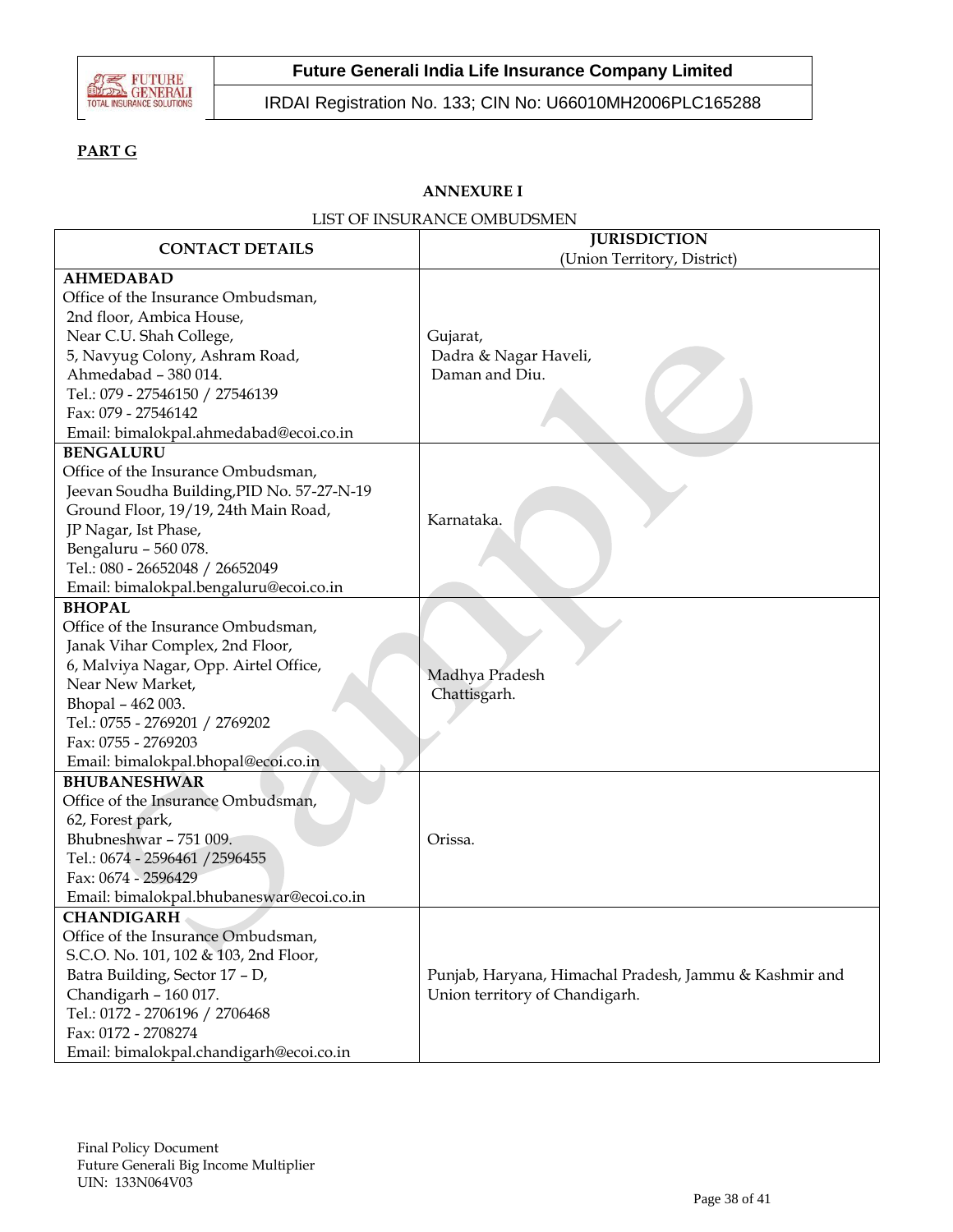

IRDAI Registration No. 133; CIN No: U66010MH2006PLC165288

# **PART G**

| <b>CHENNAI</b><br>Office of the Insurance Ombudsman,<br>Fatima Akhtar Court, 4th Floor, 453,<br>Anna Salai, Teynampet,<br>CHENNAI - 600 018.<br>Tel.: 044 - 24333668 / 24335284<br>Fax: 044 - 24333664<br>Email: bimalokpal.chennai@ecoi.co.in                                              | Tamil Nadu,<br>Pondicherry Town and<br>Karaikal (which are part of Pondicherry).                             |
|---------------------------------------------------------------------------------------------------------------------------------------------------------------------------------------------------------------------------------------------------------------------------------------------|--------------------------------------------------------------------------------------------------------------|
| <b>DELHI</b><br>Office of the Insurance Ombudsman,<br>2/2 A, Universal Insurance Building, Asaf Ali<br>Road,<br>New Delhi - 110 002.<br>Tel.: 011 - 23239633 / 23237532<br>Fax: 011 - 23230858<br>Email: bimalokpal.delhi@ecoi.co.in                                                        | Delhi.                                                                                                       |
| <b>GUWAHATI</b><br>Office of the Insurance Ombudsman,<br>Jeevan Nivesh, 5th Floor,<br>Nr. Panbazar over bridge, S.S. Road,<br>Guwahati - 781001(ASSAM).<br>Tel.: 0361 - 2132204 / 2132205<br>Fax: 0361 - 2732937<br>Email: bimalokpal.guwahati@ecoi.co.in                                   | Assam,<br>Meghalaya,<br>Manipur,<br>Mizoram,<br>Arunachal Pradesh,<br>Nagaland and Tripura.                  |
| <b>HYDERABAD</b><br>Office of the Insurance Ombudsman,<br>6-2-46, 1st floor, "Moin Court",<br>Lane Opp. Saleem Function Palace,<br>A. C. Guards, Lakdi-Ka-Pool,<br>Hyderabad - 500 004.<br>Tel.: 040 - 65504123 / 23312122<br>Fax: 040 - 23376599<br>Email: bimalokpal.hyderabad@ecoi.co.in | Andhra Pradesh,<br>Telangana,<br>Yanam and<br>part of Territory of Pondicherry.                              |
| <b>JAIPUR</b><br>Office of the Insurance Ombudsman,<br>Jeevan Nidhi - II Bldg., Gr. Floor,<br>Bhawani Singh Marg,<br>Jaipur - 302 005.<br>Tel.: 0141 - 2740363<br>Email: Bimalokpal.jaipur@ecoi.co.in                                                                                       | Rajasthan.                                                                                                   |
| <b>ERNAKULAM</b><br>Office of the Insurance Ombudsman,<br>2nd Floor, Pulinat Bldg.,<br>Opp. Cochin Shipyard, M. G. Road,<br>Ernakulam - 682 015.<br>Tel.: 0484 - 2358759 / 2359338<br>Fax: 0484 - 2359336<br>Email: bimalokpal.ernakulam@ecoi.co.in                                         | State of Kerala and Union Territory of (a) Lakshadweep (b)<br>Mahe-a part of Union Territory of Pondicherry. |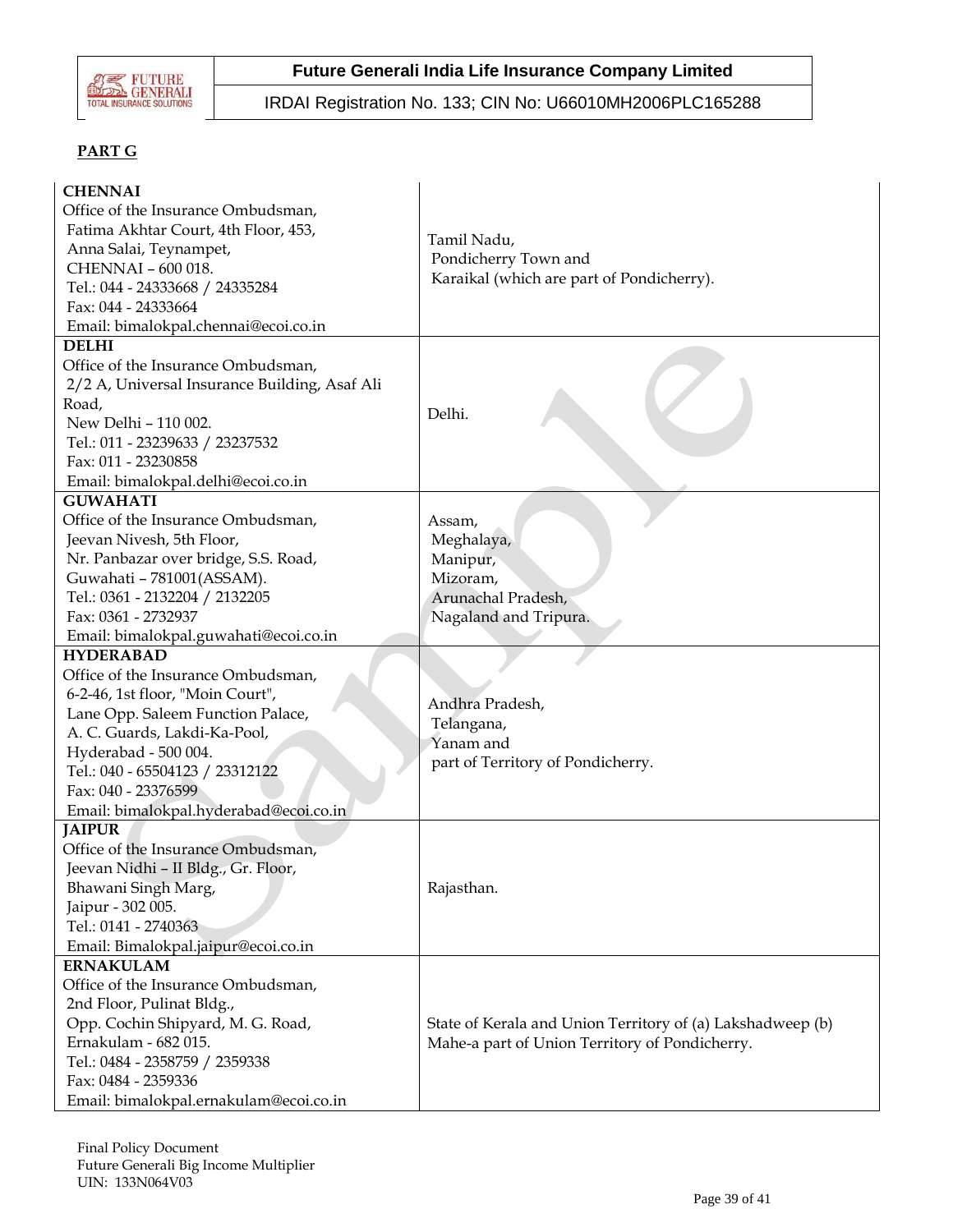

IRDAI Registration No. 133; CIN No: U66010MH2006PLC165288

# **PART G**

| <b>KOLKATA</b><br>Office of the Insurance Ombudsman,<br>Hindustan Bldg. Annexe, 4th Floor, 4, C.R.<br>Avenue,<br>KOLKATA - 700 072.<br>Tel.: 033 - 22124339 / 22124340<br>Fax: 033 - 22124341<br>Email: bimalokpal.kolkata@ecoi.co.in                 | West Bengal,<br>Sikkim,<br>Andaman & Nicobar Islands.                                                                                                                                                                                                                                                                                                                                                                                                                                             |
|-------------------------------------------------------------------------------------------------------------------------------------------------------------------------------------------------------------------------------------------------------|---------------------------------------------------------------------------------------------------------------------------------------------------------------------------------------------------------------------------------------------------------------------------------------------------------------------------------------------------------------------------------------------------------------------------------------------------------------------------------------------------|
| <b>LUCKNOW</b><br>Office of the Insurance Ombudsman,<br>6th Floor, Jeevan Bhawan, Phase-II,<br>Nawal Kishore Road, Hazratganj,<br>Lucknow - 226 001.<br>Tel.: 0522 - 2231330 / 2231331<br>Fax: 0522 - 2231310<br>Email: bimalokpal.lucknow@ecoi.co.in | Districts of Uttar Pradesh:<br>Laitpur, Jhansi, Mahoba, Hamirpur, Banda, Chitrakoot,<br>Allahabad, Mirzapur, Sonbhabdra, Fatehpur, Pratapgarh,<br>Jaunpur, Varanasi, Gazipur, Jalaun, Kanpur, Lucknow, Unnao,<br>Sitapur, Lakhimpur, Bahraich, Barabanki, Raebareli, Sravasti,<br>Gonda, Faizabad, Amethi, Kaushambi, Balrampur, Basti,<br>Ambedkarnagar, Sultanpur, Maharajgang, Santkabirnagar,<br>Azamgarh, Kushinagar, Gorkhpur, Deoria, Mau, Ghazipur,<br>Chandauli, Ballia, Sidharathnagar. |
| <b>MUMBAI</b><br>Office of the Insurance Ombudsman,<br>3rd Floor, Jeevan Seva Annexe,<br>S. V. Road, Santacruz (W),<br>Mumbai - 400 054.<br>Tel.: 022 - 26106552 / 26106960<br>Fax: 022 - 26106052<br>Email: bimalokpal.mumbai@ecoi.co.in             | Goa,<br>Mumbai Metropolitan Region<br>excluding Navi Mumbai & Thane.                                                                                                                                                                                                                                                                                                                                                                                                                              |
| <b>NOIDA</b><br>Office of the Insurance Ombudsman,<br>Bhagwan Sahai Palace<br>4th Floor, Main Road,<br>Naya Bans, Sector 15,<br>G.B. Nagar, Noida.<br>Email: bimalokpal.noida@ecoi.co.in                                                              | State of Uttaranchal and the following Districts of Uttar<br>Pradesh:<br>Agra, Aligarh, Bagpat, Bareilly, Bijnor, Budaun, Bulandshehar,<br>Etah, Kanooj, Mainpuri, Mathura, Meerut, Moradabad,<br>Muzaffarnagar, Oraiyya, Pilibhit, Etawah, Farrukhabad,<br>Firozbad, Gautambodhanagar, Ghaziabad, Hardoi,<br>Shahjahanpur, Hapur, Shamli, Rampur, Kashganj, Sambhal,<br>Amroha, Hathras, Kanshiramnagar, Saharanpur.                                                                             |
| <b>PATNA</b><br>Office of the Insurance Ombudsman,<br>1st Floor, Kalpana Arcade Building,<br>Bazar Samiti Road,<br>Bahadurpur,<br>Patna 800 006.<br>Email: bimalokpal.patna@ecoi.co.in                                                                | Bihar,<br>Jharkhand.                                                                                                                                                                                                                                                                                                                                                                                                                                                                              |